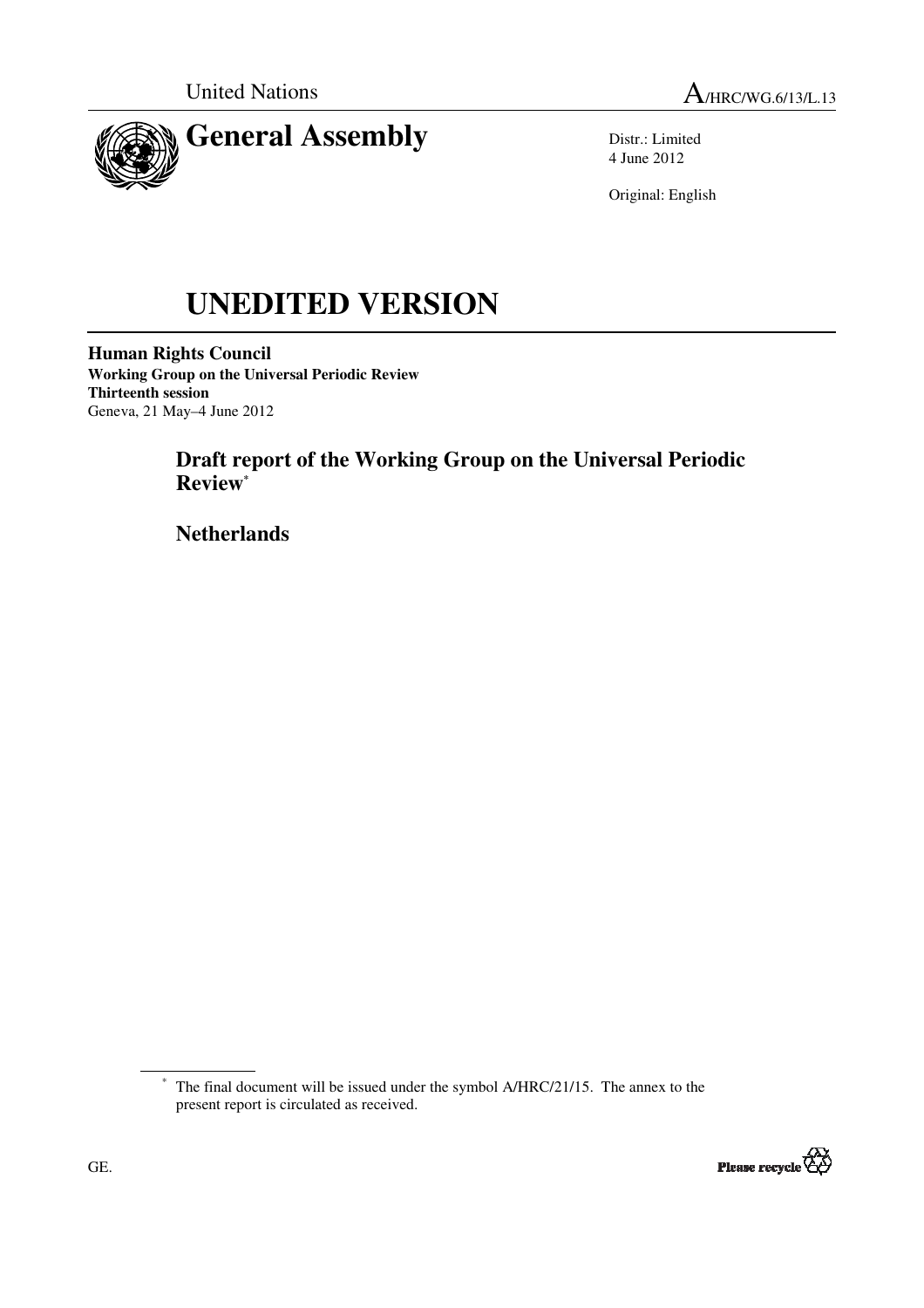## Contents

|       |    | Paragraphs | Page |
|-------|----|------------|------|
|       |    | $1 - 4$    |      |
|       |    | $5 - 97$   |      |
|       | A. | $5 - 19$   |      |
|       | В. | $20 - 97$  |      |
| H.    |    | 98         |      |
| Annex |    |            |      |
|       |    |            |      |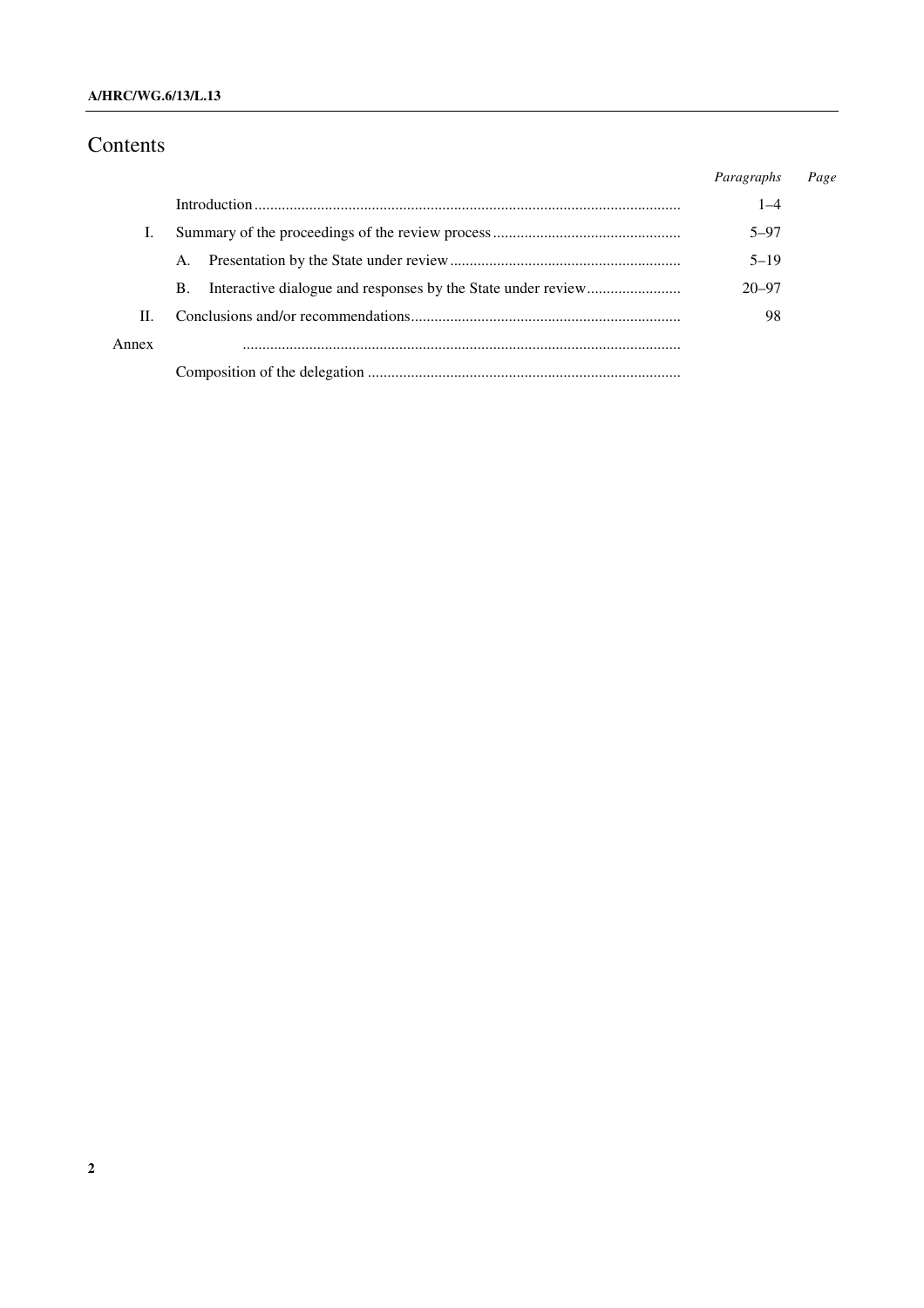## **Introduction**

1. The Working Group on the Universal Periodic Review (UPR), established in accordance with Human Rights Council resolution 5/1 of 18 June 2007, held its thirteenth session from 21 May to 4 June 2012. The review of the Netherlands was held at the  $15<sup>th</sup>$ meeting on 31 May 2012. The delegation of the Netherlands was headed by H.E. Ms. Liesbeth Spies, Minister of Interior and Kingdom Relations. At its  $18<sup>th</sup>$  meeting held on 4 June 2012, the Working Group adopted the report on the Netherlands

2. On 3 May 2012, the Human Rights Council selected the following group of rapporteurs (troika) to facilitate the review of the Netherlands: Benin, Russian Federation and Thailand.

3. In accordance with paragraph 15 of the annex to resolution 5/1 and paragraph 5 of the annex to Human Rights Council resolution 16/21 of 25 March 2011, the following documents were issued for the review of the Netherlands:

 (a) A national report submitted/written presentation made in accordance with paragraph 15 (a) (A/HRC/WG.6/13/NLD/1);

 (b) A compilation prepared by OHCHR in accordance with paragraph 15 (b) (A/HRC/WG.6/13/NLD/2);

 (c) A summary prepared by OHCHR in accordance with paragraph 15 (c) (A/HRC/WG.6/13/NLD/3).

4. A list of questions prepared in advance by Norway, United Kingdom, Slovenia and Sweden was transmitted to the Netherlands through the troika. These questions are available on the extranet of the UPR.

## **I. Summary of the proceedings of the review process**

#### **A. Presentation by the State under review**

5. The National Report of the Netherlands was introduced by the Minister of the Interior and Kingdom Relations of the Netherlands, Ms. Liesbeth Spies, who informed that it was the first time that all four countries of the Kingdom were represented, namely Aruba, Curacao, Sint Maarten and the Netherlands. Minister Spies noted the great importance that the Netherlands attaches to promoting, protecting and upholding human rights, as demonstrated by the Dutch candidature to the Human Rights Council for the 2015–2017 term. She also highlighted the new developments since the last UPR, such as the establishment of the National Human Rights Institute in accordance with the Paris Principles and the establishment, in 2011, of the Children's Ombudsman.

6. Minister Spies emphasized the important role that numerous organizations, beside the Government, Parliament and judiciary, play to supervise observance of human rights. The expertise of academics and representatives of human rights organizations is often requested in order to establish a constructive dialogue. The UPR is a notable example of this dialogue.

7. In addition, Minister Spies explained that in April 2012, the coalition government of the Netherlands resigned. Therefore, the current government, although officially not in function, will continue its work on the implementation of the main policy measures to endorse full respect of human rights. Inter alia, guaranteeing the equality of every citizen, promoting integration, fighting domestic violence by punishing perpetrators and protecting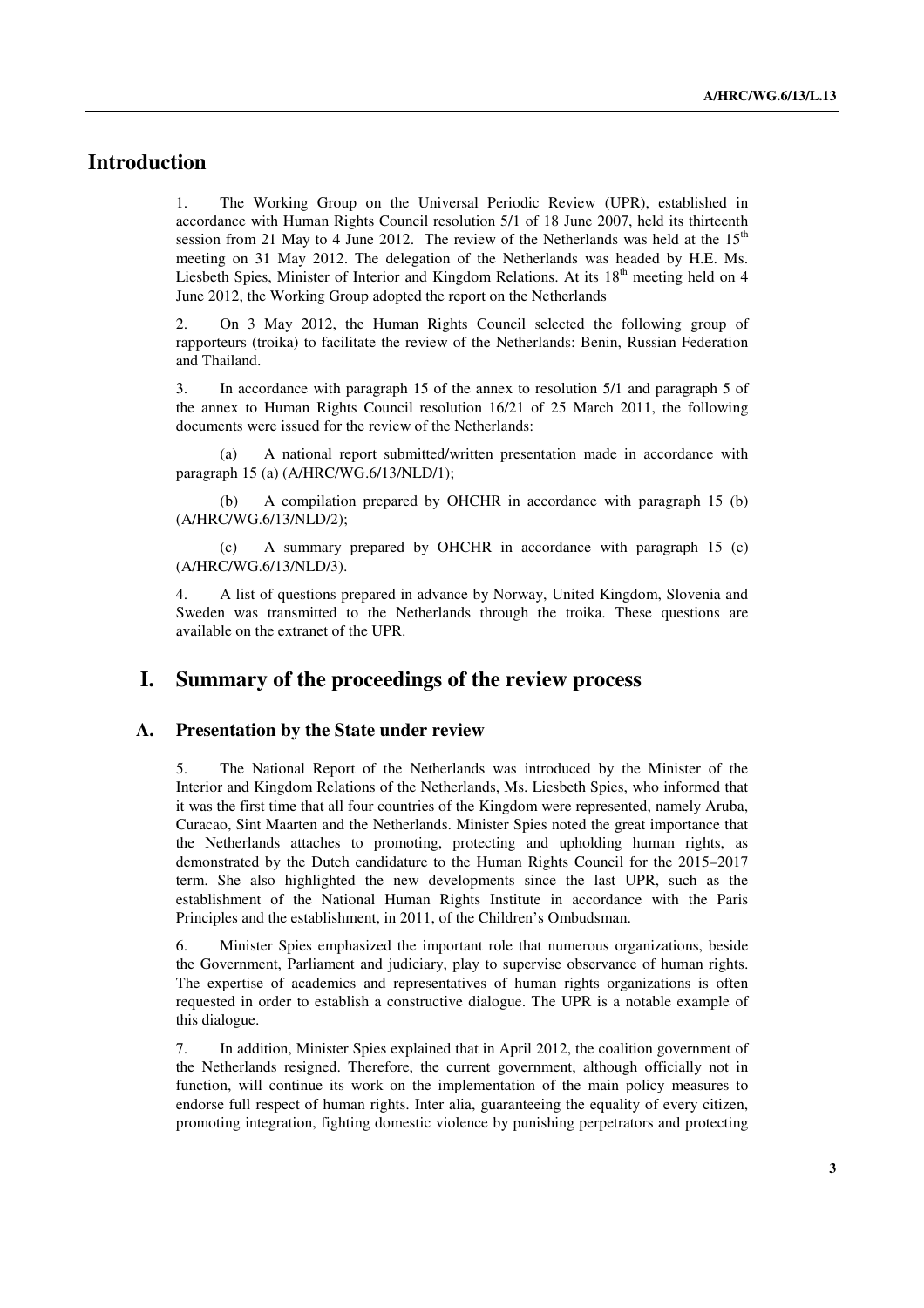victims, combating the trafficking of human beings, protecting refugees and asylum seekers, promoting social acceptance of LGBT-people in society, and human rights education in the Dutch school.

8. According to Minister Spies, regularly policy measures or legislation do limit human rights, e.g. in the interest of public safety of for the prevention of disorder or crime. This is inevitable and sometimes even required by human rights in the case of positive obligations. In the view of the delegation, the need to strike a balance between different interests has sometimes been extensively debated in the Dutch political arena, as it was in the context of privacy measures and draft legislation limiting the privacy. The compatibility of this legislation with the human right standards is of outmost importance. It requires a thorough scrutiny test, which is guaranteed by the Dutch professionals and institutions. Improvements in this regard have been made, especially in the starting phase of new draft legislation. It has been done in the field of privacy, where making privacy impact assessments, describing the modalities for the planned processing of personal data, are compulsory nowadays.

9. Minister Spies also stressed that the Netherlands is strongly committed to the UPRprocess, having voluntarily submitted a mid-term review in 2010 and constructively contributing to UPR-sessions of other UN member states. She emphasized that the Netherlands will take the recommendations put forward during this second UPR cycle very seriously and ensure a serious and transparent follow up to the recommendations and willingness to answer all questions.

10. Secondly, a representative from Aruba referred to the new Ordinance on Compulsory Education, which will guarantee access to the education system to all children, irrespective of their legal status, to illustrate that efforts had been made to harmonize legislation with the human rights instruments. Reference was also made to the new juvenile justice system in the new Criminal Code, which provides the court with a wider range of sanctions, including placement in a juvenile detention center and training orders, to make the transition back into society as smooth as possible and offer them a better chance for the future.

11. Thirdly, a representative from Curacao stated that the universal rights and fundamental freedoms are duly respected and protected in Curacao. It mentioned that Curacao will establish a Human Rights Institute, spearheaded by the Treaty Section of the Directorate of Foreign Relations. Furthermore the representative stressed the political participation of women.

12. Minister Spies thanked the delegations of Sweden, Slovenia and the United Kingdom for their advanced written questions. In relation to the questions related to the CRPD, she proudly announced that the government of the Netherlands is preparing for approval and the draft act for ratification will be submitted during the course of 2012.

13. Concerning the question related to the OP-CAT, Minister Spies explained that the Netherlands do not limit the scope of application to people deprived of liberty solely on the basis of criminal law; the ground of deprivation is irrelevant.

14. The delegation noted that the Dutch government gives a high priority to the combat of discrimination, and an anti-discrimination action plan has been sent to the House of Representatives in 2010 and in 2011.

15. In relation to identity theft and data protection, Minister Spies stated that the Netherlands is currently working on a legislative proposal on data breach notification. This proposal would require those responsible for personal data to notify the data protection authorities in case of 'leakage' of personal data with specific risks for privacy, including identity theft. The initiative is expected to be tabled in the second half of 2012.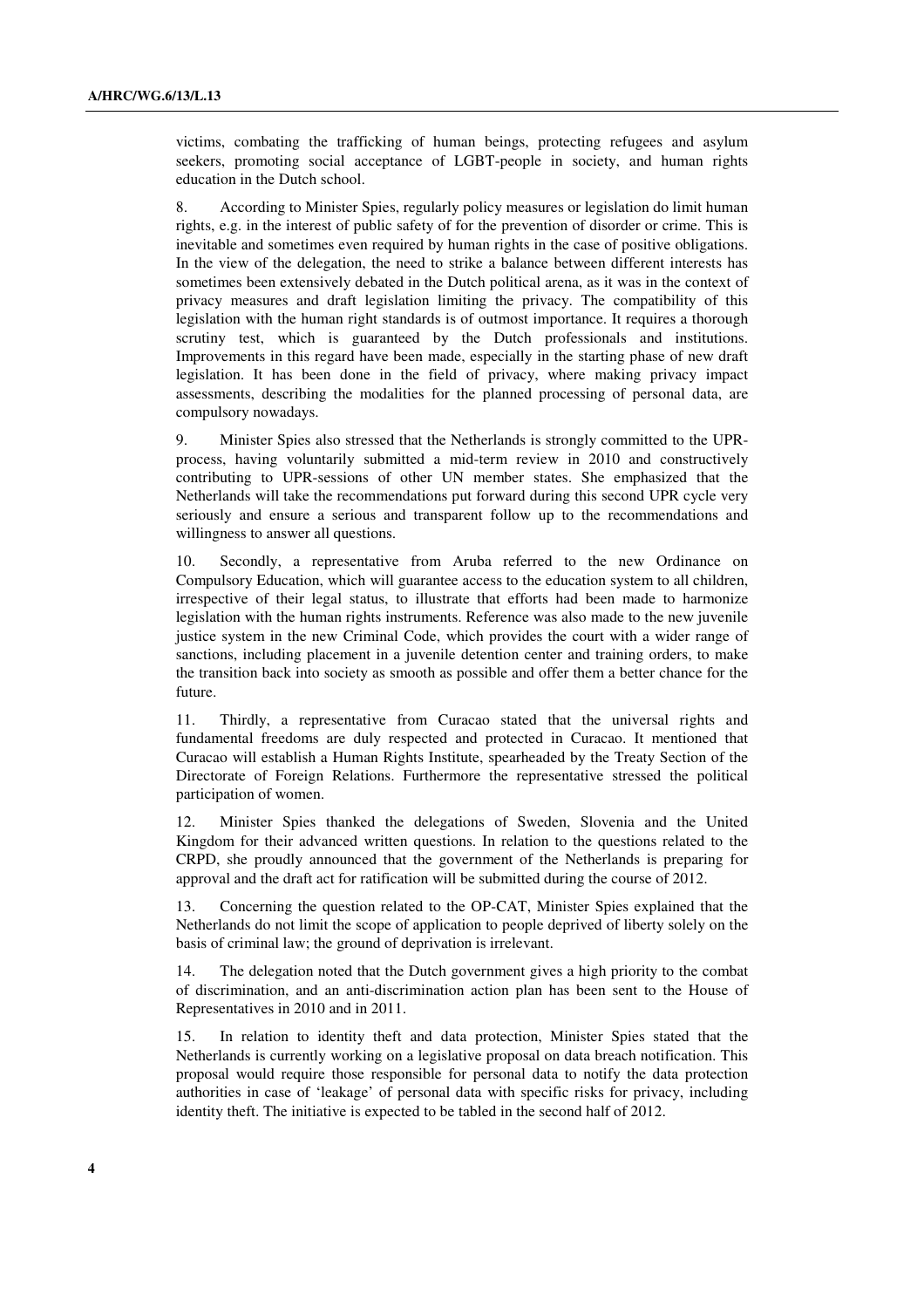16. Minister Spies responded to the question on freedom of religion informing that a Bill on the ban of ritual slaughter has been initialized by the Parliament. This Bill is still pending in Senate, and no majority is expected. Concerning the bill on face-covering garments, the government is of the opinion that the Bill will indeed limit the freedom of religion or belief. However, there are reasons in line with the limitation clauses of the freedom of religion or belief, which is not an absolute right.

17. In response to the remarks on the importance of facts and figures in the debate on migration, Minister Spies referred to the so-called Dutch Migration Chart, containing factual analyses, useable in the public debate on migration.

18. The Minister informed that the Dutch government has recently made some progress on the issue of prostitution. Regulation and monitoring of this sector is reasonably successful. A law proposition is currently on its way with the primary goals to reduce the local and regional disparities, to get more insight of the escort sector, and to further facilitate the regulation and monitoring.

19. Finally, concerning the question about the lessons learnt from the NGO consultations in the process of the preparations for the UPR, the Minister emphasized the importance and relevance of the consultation process as such, and the relevance of being in dialogue. The Netherlands learned about the concerns expressed by many NGO's regarding the human rights situation in the Netherlands, which helped the Netherlands to get a better understanding of their concerns and the focus of the concerned NGO's. This helped the government in the drafting of its report. The Minister expressed the hope that NGO's and institutions were also fed by the platform offered by the Netherlands and she had the impression this was rightly the case.

#### **B. Interactive dialogue and responses by the State under review**

20. During the interactive dialogue, 49 delegations made statements. Recommendations made during the dialogue are to be found in section II of the present report.

21. Egypt noted the Netherlands decision to establish a national human rights institution. It expressed concern about the legalisation of prostitution, the existence of child sex tourism, rights of migrants and national or ethnic, religious and linguistic minorities, racism and xenophobia from, among others, extreme political parties. It requested information on the promotion of tolerance and non- discrimination. Egypt made recommendations.

22. Estonia congratulated the Netherlands on the inclusion of civil society and other stakeholders in the preparation of its UPR report. Estonia commended the creation of a Children's Ombudsman, its policies on LGBT rights, the protection of privacy and individual data and its role as a driver in the Internet freedom agenda. Estonia encouraged the Netherlands to continue its combat on incitement against minority groups. Estonia made recommendations.

23. France welcomed the Netherlands' ratification of CED and OPCAT. It commended the establishment of a national human rights institution and a Children's Ombudsman requesting information on mechanisms envisaged to incorporate the Dutch Antilles in line with these two initiatives. It noted concern over persistent discrimination of women, particularly migrant women, and on the propagation over Internet of racist and anti-Semitic views. France made recommendations.

24. Germany commended the Netherlands' implementation of a significant number of recommendations from the first UPR, its combat on human trafficking, particularly through the renewal of the mandate of the Task Force on Human Trafficking and approval of its 2011-2014 action plan. Germany welcomed the drafting of an action plan to combat child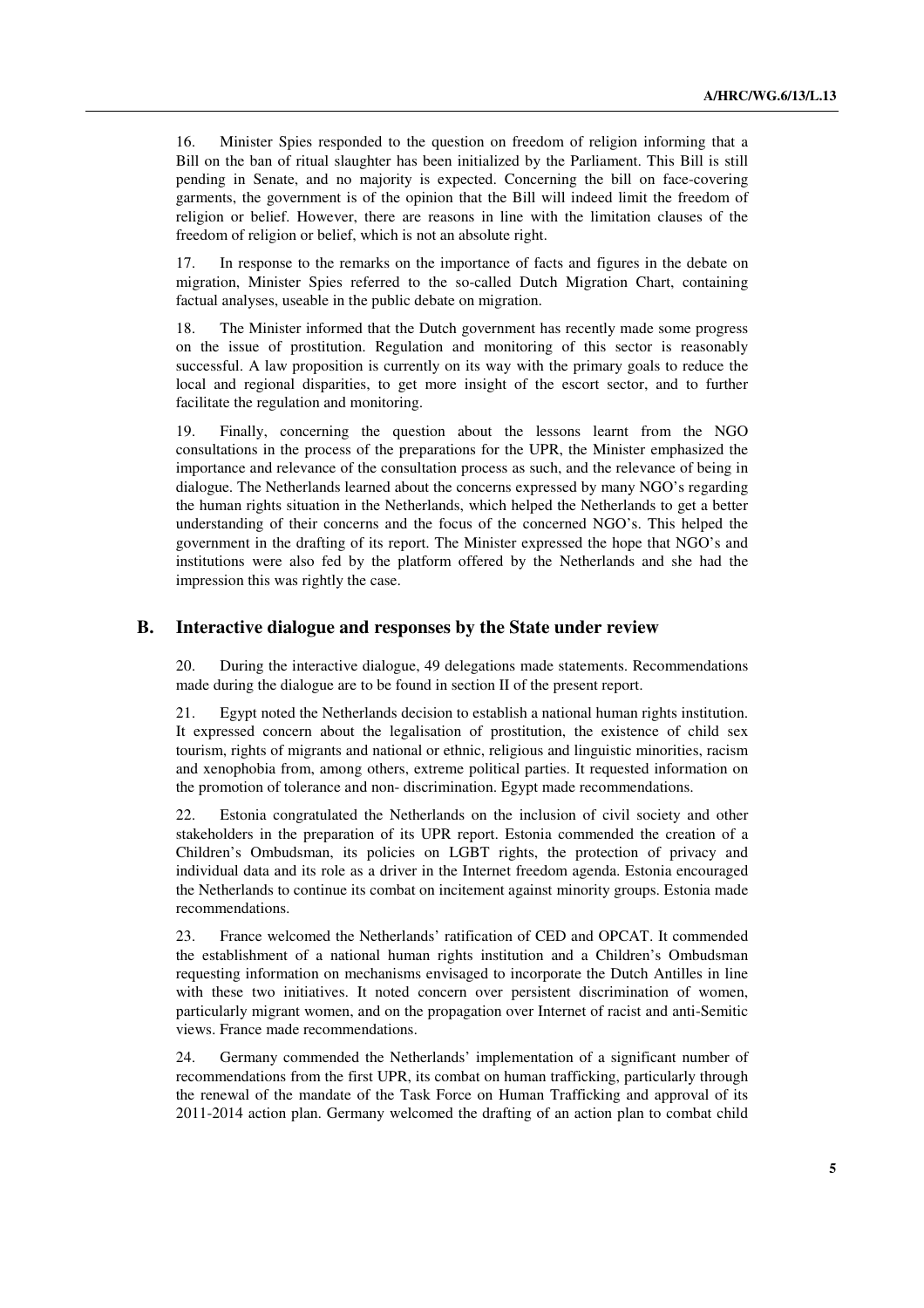abuse. Germany asked about the parliamentary process to ratify the CRPD, and when the National Institute for Human Rights would be operational.

25. Greece noted with satisfaction the Netherlands' efforts to promote women's rights but expressed concern that women still earn less than men and requested information on measures to combat this issue. Greece also requested information on the functioning of detention centres vis-à-vis the treatment of migrants in line with CAT. Greece made recommendations.

26. Guatemala expressed concern about administrative and criminal measures used in the Netherlands that may place migrants in situations of vulnerability such as limited access for undocumented migrants to basic services, and that illegal residence is described in the penal code as an offence, which penalizes the migrant when seeking to improve his/her conditions of existence. Guatemala noted with interest the establishment of Municipal Anti-Discrimination Services requesting further information on the implementation, functioning and development of these services. Guatemala made a recommendation.

27. Poland congratulated the Netherlands on the significant developments achieved in its human rights infrastructure. Poland made recommendations.

28. India welcomed the Netherlands' establishment of an NHRI. India expressed concern about the increase in reports of racial discrimination, xenophobia and ethnic profiling and encouraged the Netherlands to intensify efforts to combat discrimination. India highlighted the Netherlands' efforts to address violence against women, and noted its position as premier Donor State to OHCHR funds. India made recommendations.

29. Indonesia congratulated the Netherlands' establishment of a national human rights institution in accordance with the Paris Principles. It welcomed the renewal of the Task Force on Human Trafficking mandate but expressed concern about the levels of discrimination and xenophobia in the Netherlands, particularly anti-Muslim speeches made by political and public figures and the media. Indonesia made recommendations.

30. Iran expressed concern on human rights violations, cited in the OHCHR report, by the Government of the Netherlands, particularly racial and religious discrimination, discrimination against Muslims, migrants, asylum seekers, people of African descent, and other minority groups. Iran made recommendations.

31. Malaysia observed with concern the incidence of racist and xenophobic speeches, particularly against Muslims, made by the media, influential political and public figures as well as racism directed at ethnic minorities during election campaigns. Malaysia asked if any measures have been taken to address this issue. It also referred with concern to observations of discrimination toward ethnic minorities made by CERD. Malaysia made recommendations.

32. Mexico noted with satisfaction measures taken by the Netherlands to guarantee the rights of asylum seekers such as the replacement of the 48-hour accelerated procedure. Mexico welcomed the establishment of an NHRI in accordance with the Paris Principles, the Children's Ombudsman and the introduction of Municipal Anti-Discrimination Services, as well as the progress and good practice achieved in Aruba, St. Maarten and Curaçao. Mexico made recommendations.

33. Morocco applauded the establishment of a national human rights institution, the Children's Ombudsman and the Municipal Anti-Discrimination Services. It requested further information on particularly the impact of the 'Eigen Kracht' programme, the success experience of 'Aruba' in the combat of human trafficking and measures taken by the Netherlands to ensure the respect of privacy through the secure use of personal data. Morocco made recommendations.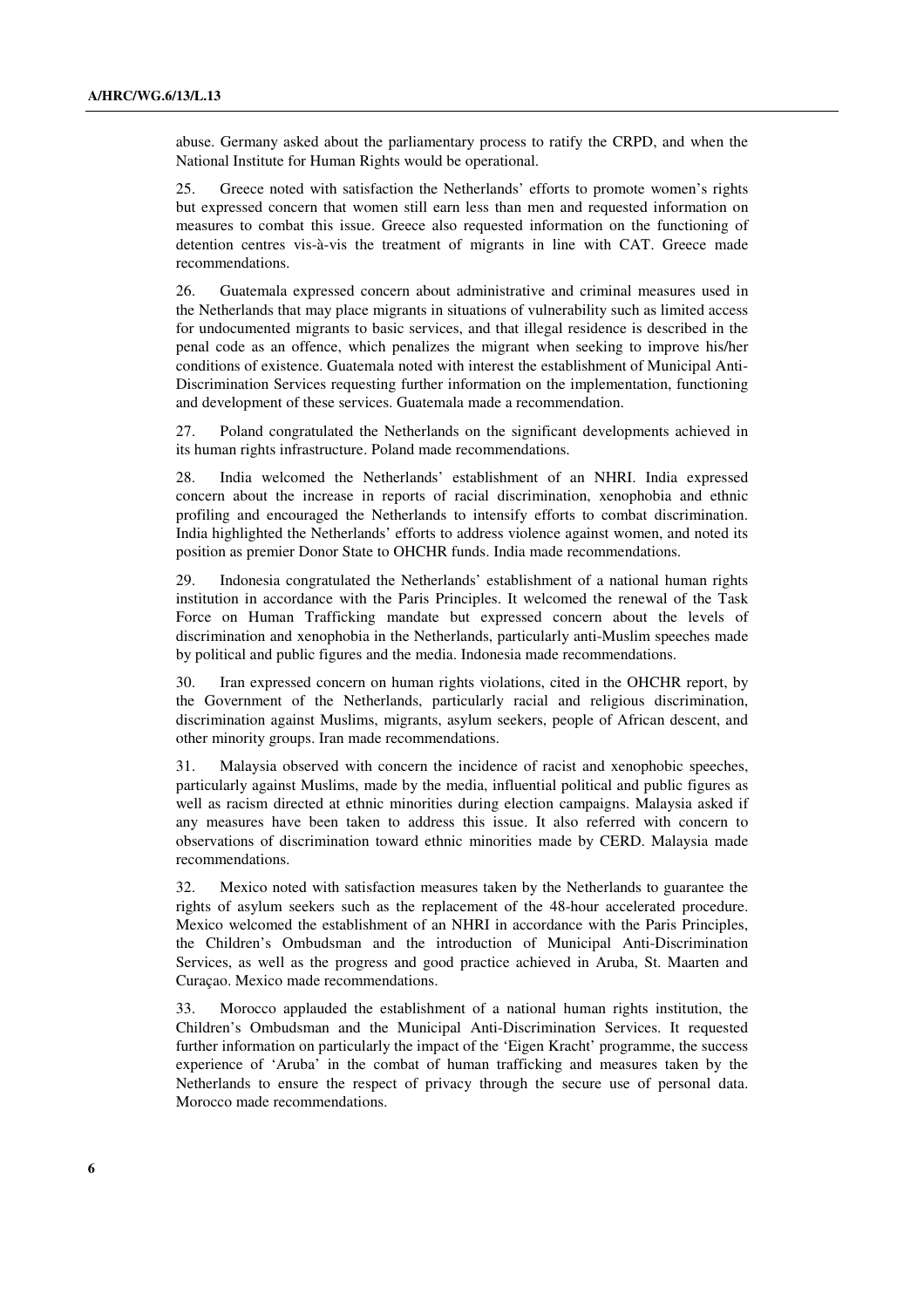34. Mozambique commended the Netherlands on its many initiatives undertaken to promote human rights, particularly efforts to reduce human trafficking and the establishment of an NHRI in accordance with the Paris Principles. Mozambique welcomed the ratification of the CED, OPCAT and OP-CRC-AC and was encouraged by the announcement of pending approval of the CRPD and its Optional Protocol. Mozambique urged the Netherlands to consider withdrawing its reservations on the CRC.

35. Despite existing anti-discrimination measures, Nicaragua noted the continuation of discrimination of ethnic minorities in the Netherlands mainly due to the lack of a comprehensive plan of action targeting this social problem. As a result this prevents those affected, particularly migrant women and minority groups, from enjoying social, economic and cultural rights. Nicaragua made recommendations.

36. Norway welcomed the establishment of an NHRI and Children's Ombudsman. Norway requested information on the Netherlands' views with respect to the suggestion by civil society to formalize human rights education in order to increase awareness. Norway made recommendations.

37. Pakistan commented on the adverse effects of "individual freedoms" practiced in the Netherlands, stating that absolute freedom can impinge the rights and freedoms of others through insult, incitation of hatred and discrimination. It referred to concerns vis-à-vis racist and xenophobic speeches made by extreme Dutch political parties and expressed regret in the Netherlands' decision not to appeal the verdict of the Geert Wilders case. Pakistan asked the Netherlands how it intends to stop Wilders' campaign of Islam phobia. Pakistan made recommendations.

38. Paraguay welcomed the establishment of an NHRI in accordance with the Paris Principles and the creation of a Children's Ombudsman expressing its hope that these institutions can fully undertake activities to investigate, to inform about the human rights situation, and to cooperate systematically with civil society, as well as with national, European and other institutions engaged in the protection of human rights. Paraguay voiced concern over migrants' human rights, particularly reports that migrants are exposed to marginalization. Paraguay made recommendations.

39. The Philippines welcomed the establishment of the Children's Ombudsman but noted an apparent absence of a consolidated national action plan for human rights in the countries that comprise the Kingdom of Netherlands. The Philippines appreciated the frank assessment presented by the Netherlands regarding challenges in the implementation of the right to privacy, particularly the protection of personal data. The Philippines made recommendations.

40. Minister Spies expressed appreciation for the interventions noting the progress made in the Kingdom of the Netherlands. She reiterated that the Netherlands is currently evaluating the consequences of the ratification of the CRPD. The preparations before the approval are lengthy, due to the large scope of the Convention. The draft act will be submitted before the summer 2012. Therefore the question on signing and ratifying its Optional Protocol is premature.

41. The Netherlands remarked that the provision of article 26 of CRC would not grant to children an independent right to social security. Children benefit social security through their parents. Therefore Netherlands maintains its reservation to article 26. The Netherlands has further considered this issue. However, it concluded that the same arguments still apply.

42. The Netherlands will not accede to the ICRMW, on the ground of its national policy regarding social provision. The Netherlands objects to the section which set out that provisions should be equally accessibly to migrant who are not lawfully present within the territory of the country of their destination and/or are unlawfully employed. While their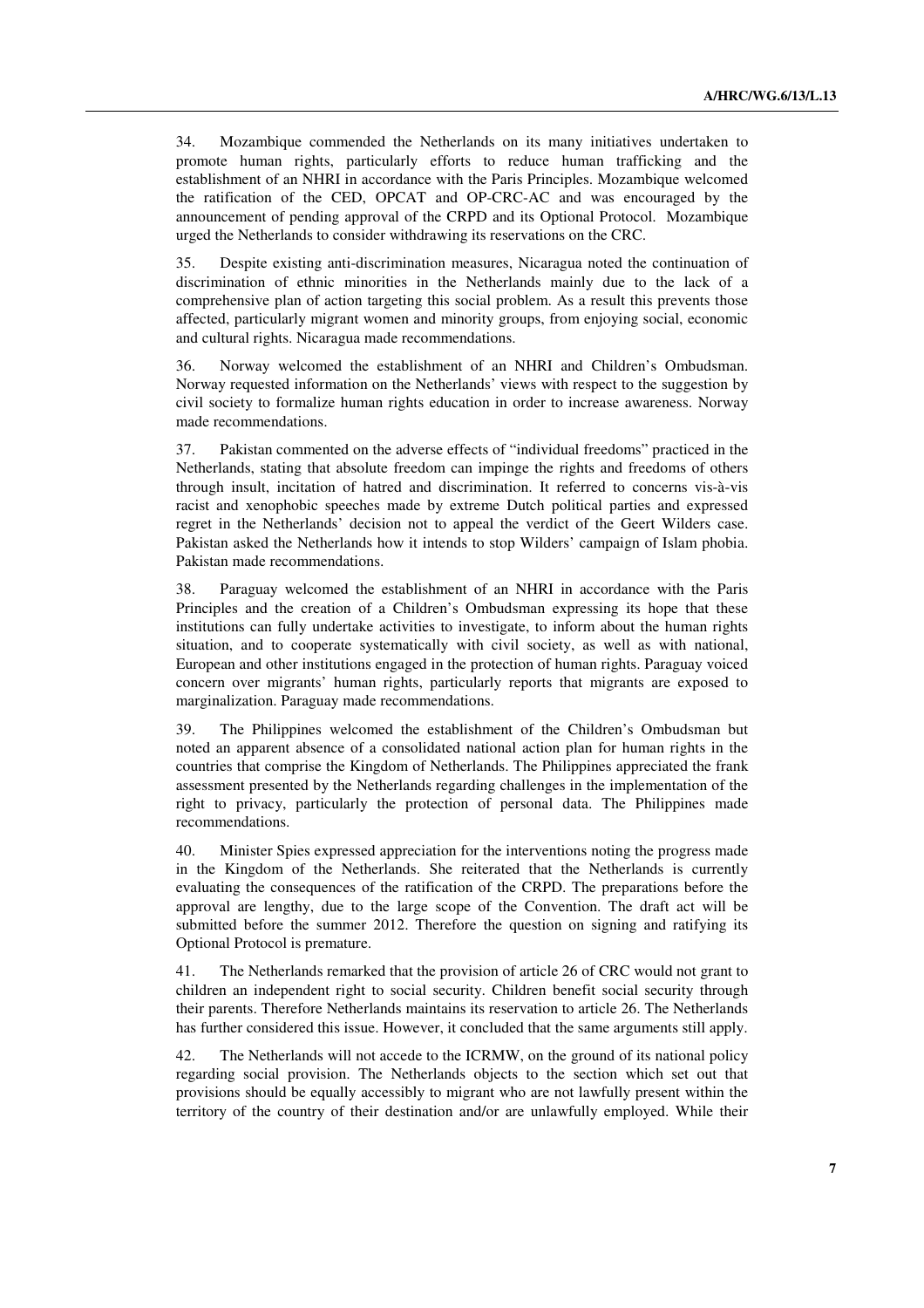stay is unlawful, such person pays neither taxes nor the contributions used to fund these services. They should not have equally social and economic rights. Exceptions are made for the education of children who are of compulsory school age and acute medical emergencies, and legal assistance.

43. Regarding non-discrimination, its ban is enshrined in article 1 of the Constitution. The Netherlands is highly committed to combat discrimination and racism. It rejects any form of discrimination, be it on the grounds of race, descent, religion, belief, gender, sexual orientation, handicap or any other ground. Discrimination is at odds with citizenship and impedes them from taking part in their community. The Minister stated the Dutch government does not pursue specific policies targeting specific types of discrimination. She referred to bodies to prevent and combat discrimination, like the antidiscrimination bureaus, the Equal Treatment Commission and the police, which are accessible to everyone. In addition, in 2010 a National Action Plan to Combat Discrimination was enacted. In 2011, further measures were put in place to combat discrimination, including school programmes.

44. The Netherlands also have a very comprehensive legal framework to combat the incitement to hatred and is part to all relevant international instruments. Regarding the question posed about the author of the film Fitna, Minister Spies informed that the member of the House of Representatives was acquitted by the Criminal Court of the charges of public insults and incitement to hatred. The Prosecutor decided not to lodge and appeal. Dutch society is characterized by freedom of speech for politicians. These liberties are established in the Constitution and human rights instruments. However, the police and the judiciary act against statements which are incompatible with legal provisions regarding freedom from discrimination.

45. Hate crimes on the Internet are investigated and prosecuted by the police specialized in cybercrime. Several cases have been brought before criminal courts resulting in convictions. Minister Spies also refers to the Dutch Complaint Bureau for Discrimination in the Internet, which has functions of alerting and prevention, and contributes to criminal law enforcement.

46. Regarding the preventative searches, the delegation stated that two studies have been completed and recommendations were made to further develop criteria, guidelines and practices to avoid discrimination. The Ombudsman in the Netherlands has also investigated on the manner in which the preventive searches are applied and also made recommendations.

47. Minister Spies also referred to the municipal antidiscrimination services which strengthen the anti-discrimination infrastructure and are mandated to carry out statutory tasks and to provide assistance in dealing with discrimination complaints. She highlighted the fact that the Netherlands is the first country in Europe that regulates municipal antidiscrimination policy by law.

48. The Netherlands are in favour of improving regulation on ethnic data using personal data. Rules and procedures in this regard have been issued. The Netherlands endorses the need for adopting clear legislation to address this issue.

49. The representative of Curacao stated that it is an autonomous country of the Kingdom of the Netherlands and reiterated Curacao's decision to establish a human rights institution.

50. Hungary praised the Netherlands' substantial financial contribution to OHCHR, the establishment of a national human rights institution in accordance with the Paris Principles, the appointment of a Children's Ombudsman and the enactment of the Municipal Anti-Discrimination Act. It requested information on the effects and benefits of this Act.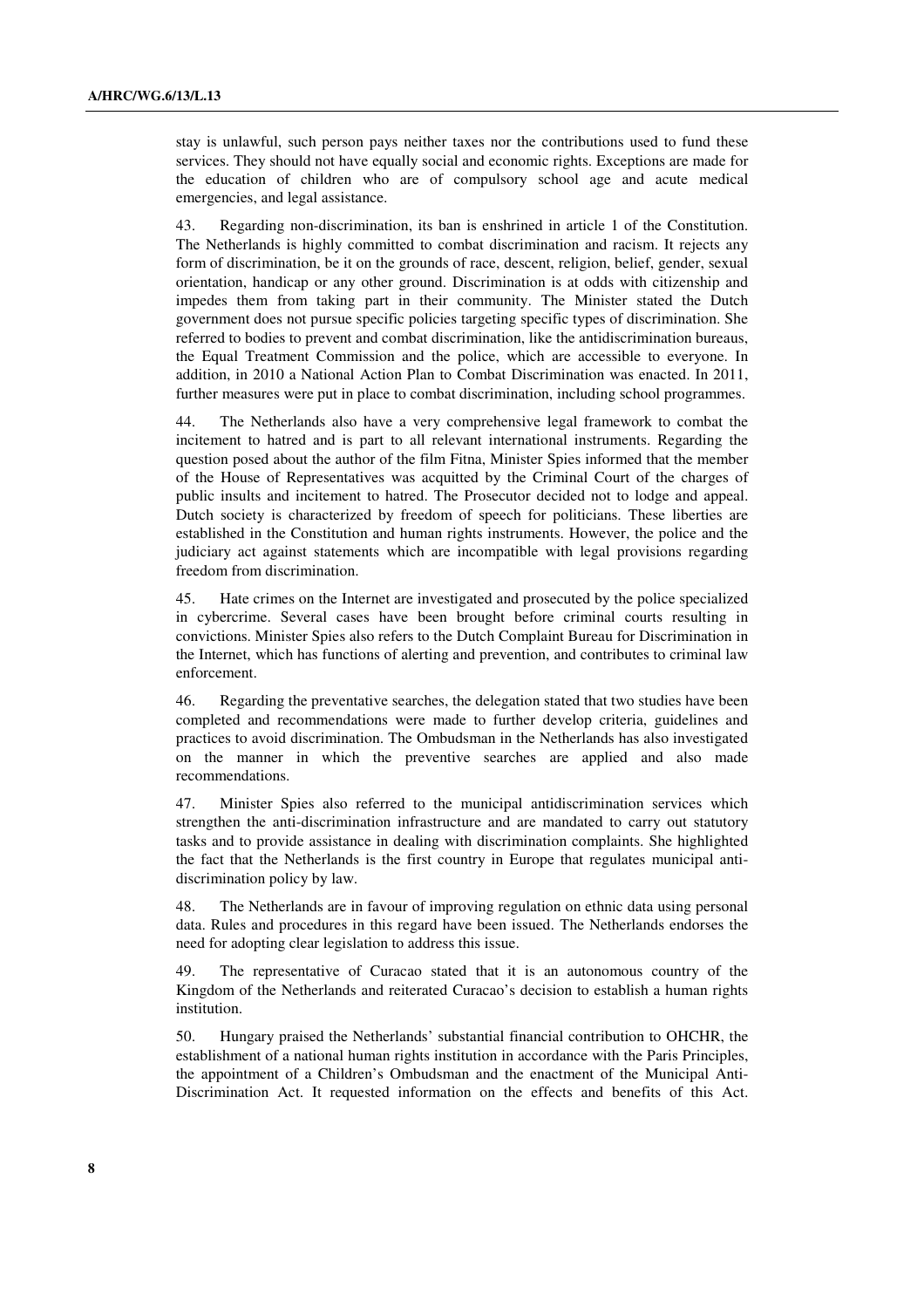Hungary also requested clarification on the Netherlands' plan to address discriminatory statements by public institutions. Hungary made recommendations.

51. Qatar congratulated the Netherlands on achievements made at legislative and institutional levels since the first UPR. Qatar welcomed the establishment of the Children's Ombudsman, an NHRI in accordance with the Paris Principles, accession to many international conventions on human rights, and measures taken to combat human trafficking. Qatar made recommendations.

52. Romania congratulated the Netherlands presentation of a mid-term progress report in 2010. It welcomed the establishment of an information system to monitor developments on a regular basis in, among others, discrimination. Romania made a recommendation.

53. The Russian Federation expressed concern that the NHRI is not accessible to inhabitants of the overseas territories where many suffer from low standards of living and ill-developed health system. The Russian Federation voiced concern over the increase of xenophobic and racist views, the discriminatory situation of religious, national and ethnic minorities, women, the persons with disabilities and migrants, the situation in the judiciary and prison systems, the stiffening of immigration policy and the conditions in which asylum seekers are kept. It regretted the decision to maintain reservations to the CRC. The Russian Federation made recommendations.

54. Slovakia welcomed in particular the establishment of a national human rights institution in accordance with the Paris Principles, the Children's Ombudsman and the introduction of the Municipal Anti-Discrimination Services. It also commended the Netherlands' ratification of the ICCPED, OP-CRC and progress towards ratification of OP-CRPD. Slovakia commended the new 'Children Safe' action plan to address child abuse. Slovakia made recommendations.

55. Slovenia commended the Netherlands for its high level of respect for human rights. Nevertheless, it was concerned that the number of child abuse cases was not decreasing, that corporal punishment was not prohibited in Aruba and that insufficient progress had been made in combating structural inequality. Slovenia made recommendations.

56. Spain congratulated the Netherlands for its integration and assistance policies to immigrants over the last few years. Spain made recommendations.

57. Sweden commended the establishment of an ombudsman for children, and welcomed the ratification of the Optional Protocol to OPCAT and appreciated the clarification regarding the criteria for applying it that it which was applicable regardless the grounds of detention. It also noted with satisfaction that national plans to combat discrimination had been put forward in the last years. Sweden made a recommendation.

58. Thailand asked the Dutch delegation if there was a plan to set up appropriate institutions for the protection of human rights of the citizens of its overseas territories and, if not, what existing mechanism could be used to provide appropriate redress for violation of human rights of these people. Thailand made recommendations.

59. Turkey was concerned by the measures implemented to restrict the rights of migrants living in the Netherlands. Turkey welcomed the abolition of the precondition of passing the Dutch language before admittance in the country, but noted that Turkish mother tongue offered during primary education had been discontinued in 2004. Furthermore, Turkey referred to the case of the Turkish singer, Mr Arif Sag, who was allegedly interrogated unfairly for hours to be admitted into the country. Turkey made recommendations.

60. Ukraine commended progress achieved in implementing recommendations received in 2008. Furthermore, it encouraged the Dutch Government to take further measure for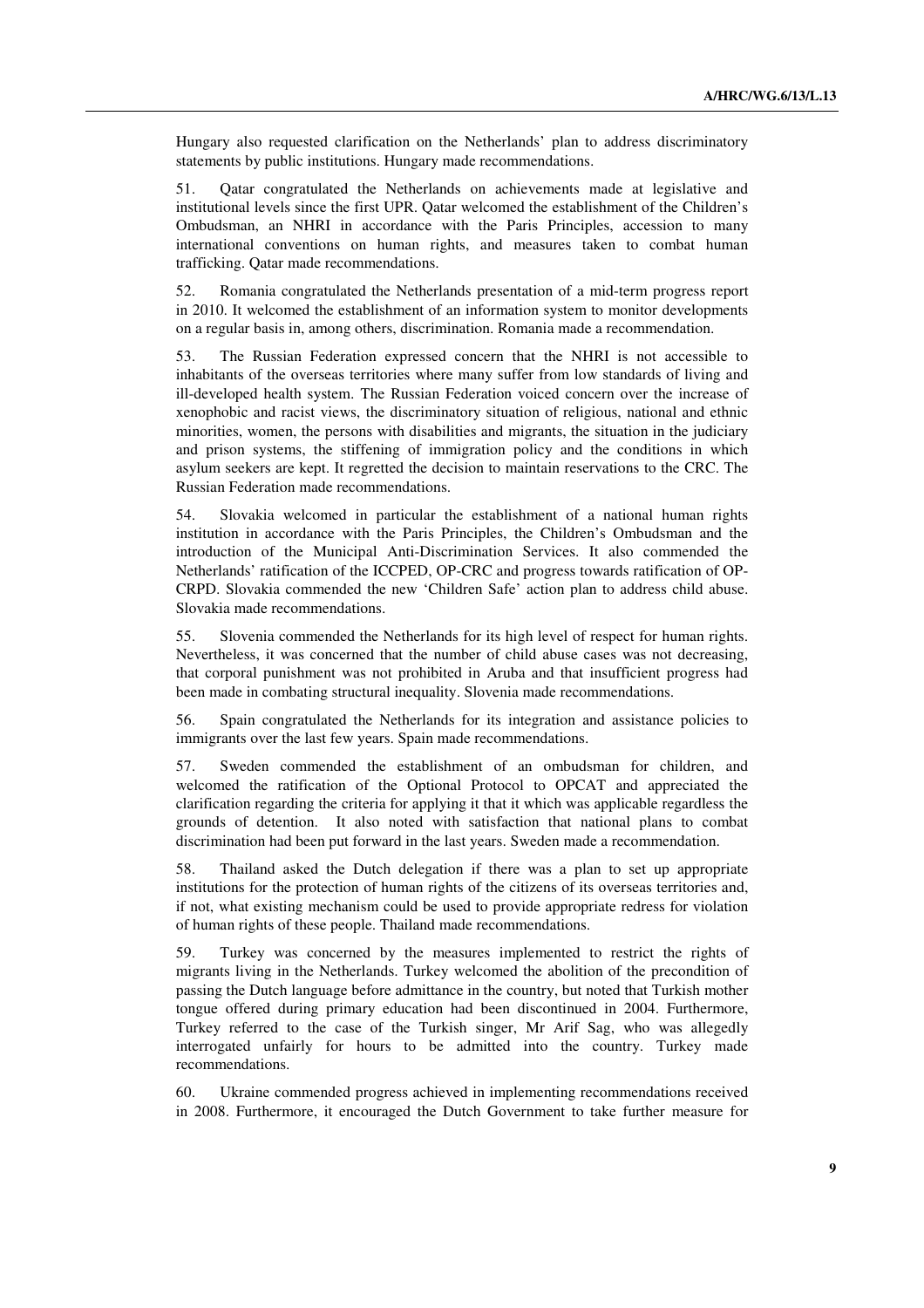combating disadvantages experienced by women in the labour market. Ukraine made a recommendation.

61. The United Kingdom of Great Britain and Northern Ireland asked if the Dutch Government would take further action to ensure that all asylum claimants receive a timely hearing, that all citizens have ready access to the legal system, and that migrants and ethnic minorities receive equal treatment in the workplace. It made recommendations.

62. United States of America remained concerned about the enforcement of laws designed to counteract societal animosity toward racial and religious minorities, turning down of the majority of asylum requests made by children outside the country who wanted to join their parents, vulnerability of women in the labour market and number of child abuses. It made recommendations.

63. Uruguay welcomed the establishment of the National Institute for Human Rights, the Ombudsperson for children and municipal anti-discrimination services. However, it was concerned over sex tourism involving children, in which Dutch nationals were participating. Uruguay noted racist speeches from political parties and manifestations of intolerance against ethnic minorities. Uruguay made recommendations.

64. Uzbekistan was concerned about on-going forms of discrimination on the grounds of ethnic origin and information on increasingly broad use by the police of racist profiling. It also expressed concern over rejections by the State regarding proposals about discrimination policies and suggestions to combat islamophobia. Uzbekistan made recommendations.

65. Viet Nam noted results made in education, social welfare, gender equality and establishment of new human rights mechanisms, as well as challenges such as racial discrimination, child abuse and violence against women and migrant women remained. Viet Nam made recommendations.

66. Algeria asked about the measures planned to step up efforts to combat the diffusion of racist ideas over Internet and other media. It also would like measures to be taken regarding the low participation of women in public life, pay gap between men and women, under- representation of women in the labour market and their concentration in part time work. Algeria made recommendations.

67. Argentina congratulated the Netherlands for the creation of the National Institute for Human Rights, the Ombudsperson for children, and for the ratification of the International Convention for the Protection of Persons against Enforced Disappearances. Argentina made recommendations.

68. Australia noted that Curacao and St Maarten's new status as independent countries in the Kingdom brought human rights challenges, including that of establishing their own national human rights institutions. While welcoming the establishment of the Ombudsperson for children, it recognised the challenge of implementing human rights education but underlined that such education helped safeguards the rights of the next generation. Australia made recommendations.

69. According to Minister Spies, all people need to be proactive and involved to live in a society with harmony. Integration is important to both migrants and the society at large. An essential knowledge of Dutch language is an essential condition for participation. Poor languages skills, low level of education and unfamiliarity with Dutch institutions pose a risk for equal opportunities.

70. In relation to court fees, the Minister stated a Parliament decision in this regard is expected.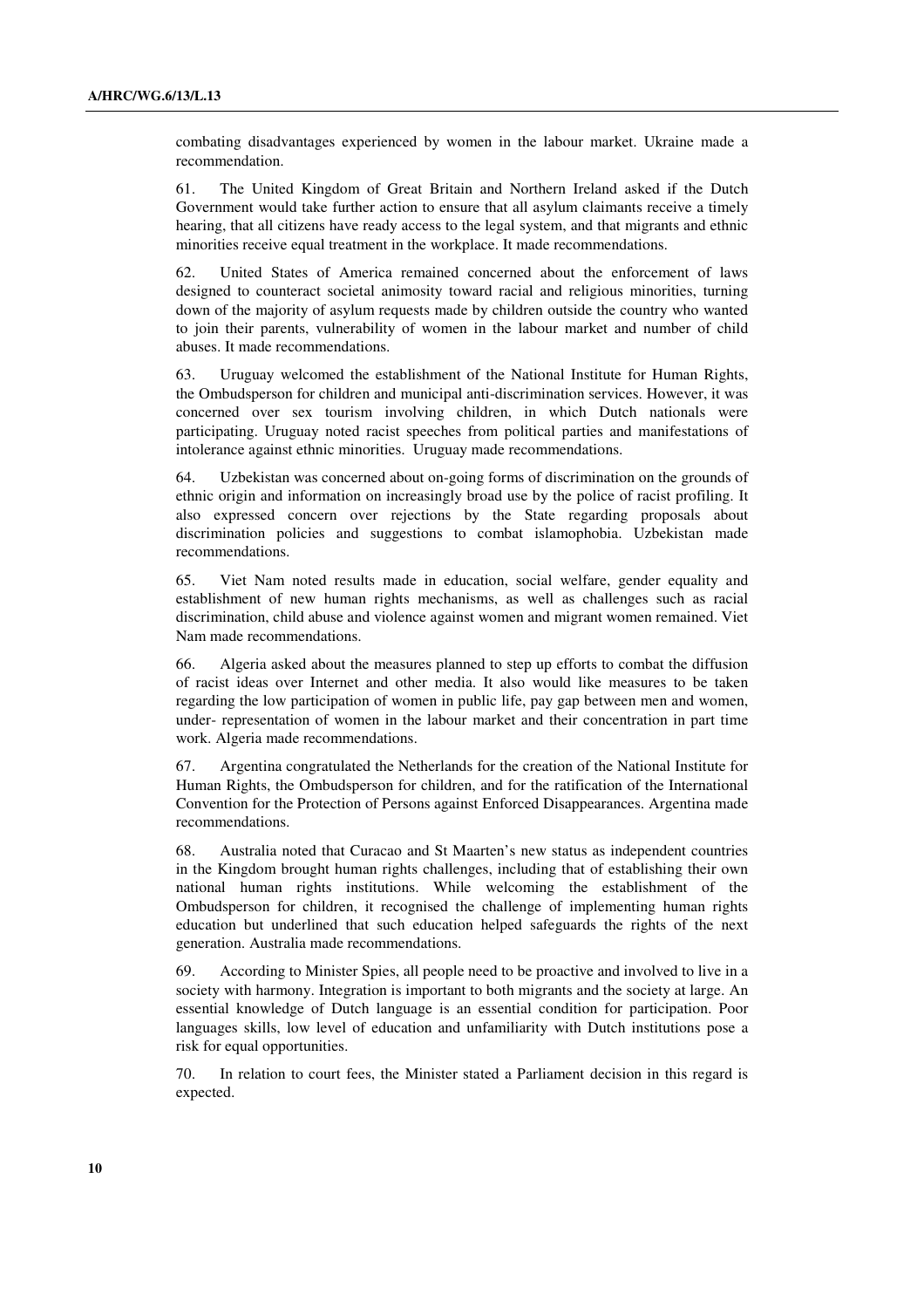71. The delegation referred to the asylum procedure adopted in 2010, which is an improvement and benefits vulnerable groups. It does not result in all asylum claims being settled within eight days. Under this procedure, more time is given to legal and medical assistance. Detention is a measure of last resort and alternatives are available for families with under-age children. The Dutch government is experimenting with other alternatives to migrant detention, which will be evaluated next year. She further mentioned that a report was sent to the Parliament announcing decriminalization of irregular adult migrants. A decision of Parliament is expected. She added that migrant children have access to education, accommodation and necessary medical treatment. The best interest of children in procedures related to migration is also taken into account, and their right to family life is also protected. Minister Spies indicated that long-term residents without permit are undesirable and the Netherlands seek to prevent long procedures which will not prospect for resident permits.

72. The Minister further mentioned that minorities, including women belonging to minorities, are encouraged to take part of the public life. To this end, they are also encouraged to take Dutch languages courses. The Netherlands is working on a more flexible dialogue with minorities.

73. The Minister also indicated that lessons of turkey languages are a choice of the parents, and there is an adequate offering of turkey languages lessons and culture.

74. In connection with juvenile justice, the Netherlands informed that they will maintain its reservations to the CRC. Juvenile will continue to be trail under regular criminal law, since it is an important mean of preventing any necessity to introduce disproportional heavier sentences. However, children are protected under regular criminal law. They have the right to legal aid regardless the nature of the crime. Alternatives to depravation of liberty also exist.

75. In addition, Minister Spies referred to the plan "Children Save" aimed to combat abuse and includes prevention from a multidisciplinary approach. The Netherlands will report on the implementation of this plan. She also mentioned that there is legislation in place to combat sex abuse in the context of tourism, with extraterritorial jurisdiction.

76. The representative of Aruba indicated that task forces have been established to protect the victims of trafficking and sexual exploitation, and provide assistance, such as free legal aid and health care. They have produced positive results. If victims are illegal they are not detained but treated as victims. Return to their country is also facilitated, or assistance to adapt in the society, if necessary.

77. The representative stated that corporal punishment is prohibited by law in schools in Aruba and legislation to extend the prohibition to the family setting is expected in 2012. Regarding the remarks on the issue of a human rights institution, Aruba will be working together with Curacao and the Netherlands in creating a similar type of institution on the island to guarantee information, education, and protection of human rights in their community.

78. The representative of Curacao stated that corporal punishment is prohibited by law in Curacao. She also referred to an amendment of the civil code which defined parents' role as caretakers and educators, and explicitly states that parents are not allowed to employ neither emotional nor physical violence nor any other form of humiliating treatment against children.

79. Curaçao is a part of six major human rights instruments and its constitution covers all the rights. However the situation on the ground is not fully in conformity with treaties. The National Human Rights Institution must go in this direction and is not only expected to promote and protect human rights, but also to play an important role regarding human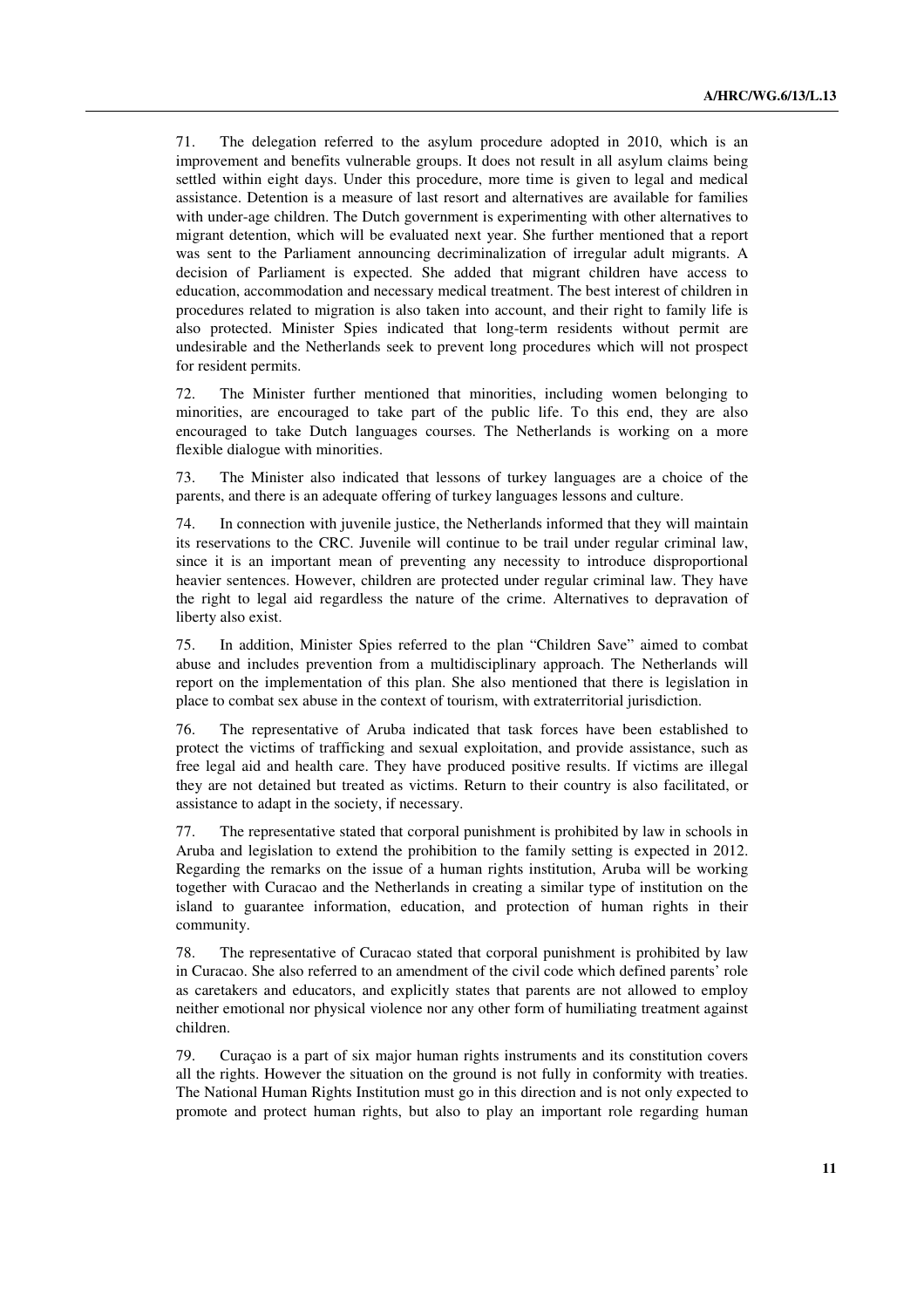rights education. Curaçao is conscious of its shortcomings in respect to human rights institutions, law and policies. A seminar of experts is being prepared in June which will be used to design the national human rights policy.

80. Azerbaijan asked about the efforts undertaken by the Dutch Government to establish national human rights institutions compliant with the Paris Principles. Azerbaijan remained concerned about the persistence of gender-role stereotypes, in particular about migrant women and men. Furthermore, Azerbaijan welcomed the introduction of compulsory education and measures taken to give all children access to school and decrease dropout rates. Azerbaijan made recommendations.

81. While understanding the importance of integration of migrants into the society of a destination country, Bangladesh emphasised the importance of ensuring the social and cultural rights of migrants equally. Regarding fundamental freedoms, it asked about instances where the Criminal Code had been applied to restrict freedom of expression to uphold freedom of others. Bangladesh made recommendations.

82. Belarus appealed the Netherlands to step up its interaction with the Special Procedures. Belarus mentioned reports that migrants and ethnic minorities were subjected to various forms of discrimination. Belarus underlined concerns of the CRC over the scale of child sex tourism with participation of Dutch citizens, and the lack of appropriate reaction to this phenomenon. Belarus made recommendations.

83. Botswana commended the ratification of the OP-CAT, OP-CRC-CA and the CED as a follow-up to the first cycle UPR. While welcoming the constitutional and institutional reforms taken, including the 2010 referendum granting Curaçao and St Maarten the autonomy as states, and the establishment of the Ombudsman for Children in 2011. Botswana asked how the Dutch Government intended to address that the administrative apparatus of Curaçao has not yet established. Botswana made a recommendation.

84. Brazil welcomed the progress made concerning LGTB rights, especially promoting the safety of LGTB persons, and also commended the Netherlands for their measures regarding women's rights. Furthermore, Brazil asked the Dutch delegation about statistics on the number of asylum seekers who had effectively been granted refugee status in the country in the last 5 years. Brazil made recommendations.

85. Canada asked for information on when the Netherlands plans to ratify the CRPD and its Optional Protocol. Canada made a recommendation.

86. With regards to achievements and best practices, Chile stressed the establishment of the National Institution for Human Rights, Ombudsperson for children and municipal services against discrimination, institutions which would help consolidate achievements and have new activities in these areas. Chile made recommendations.

87. China appreciated the efforts of the Dutch Government to protect the rights of vulnerable groups. However, it noted with concern that phenomena of racism, xenophobia and religious intolerance still existed and that there were hate speeches against Muslims on the Internet. It also underlined that women and minorities were still discriminated. China made recommendations.

88. Costa Rica welcomed the establishment of the National Human Rights Institution and the Ombudsperson for children as well as the abolition of death penalty in Curacao. It asked how the Dutch authorities monitor, regulate and prevent incitement to hatred speech on the internet and how the best interest of the child was taken into account in cases of migration expulsion. Costa Rica made recommendations.

89. Cuba was concerned about the proliferation of incidents related to racism and xenophobia particularly with the use of Internet and other media. It noted that violence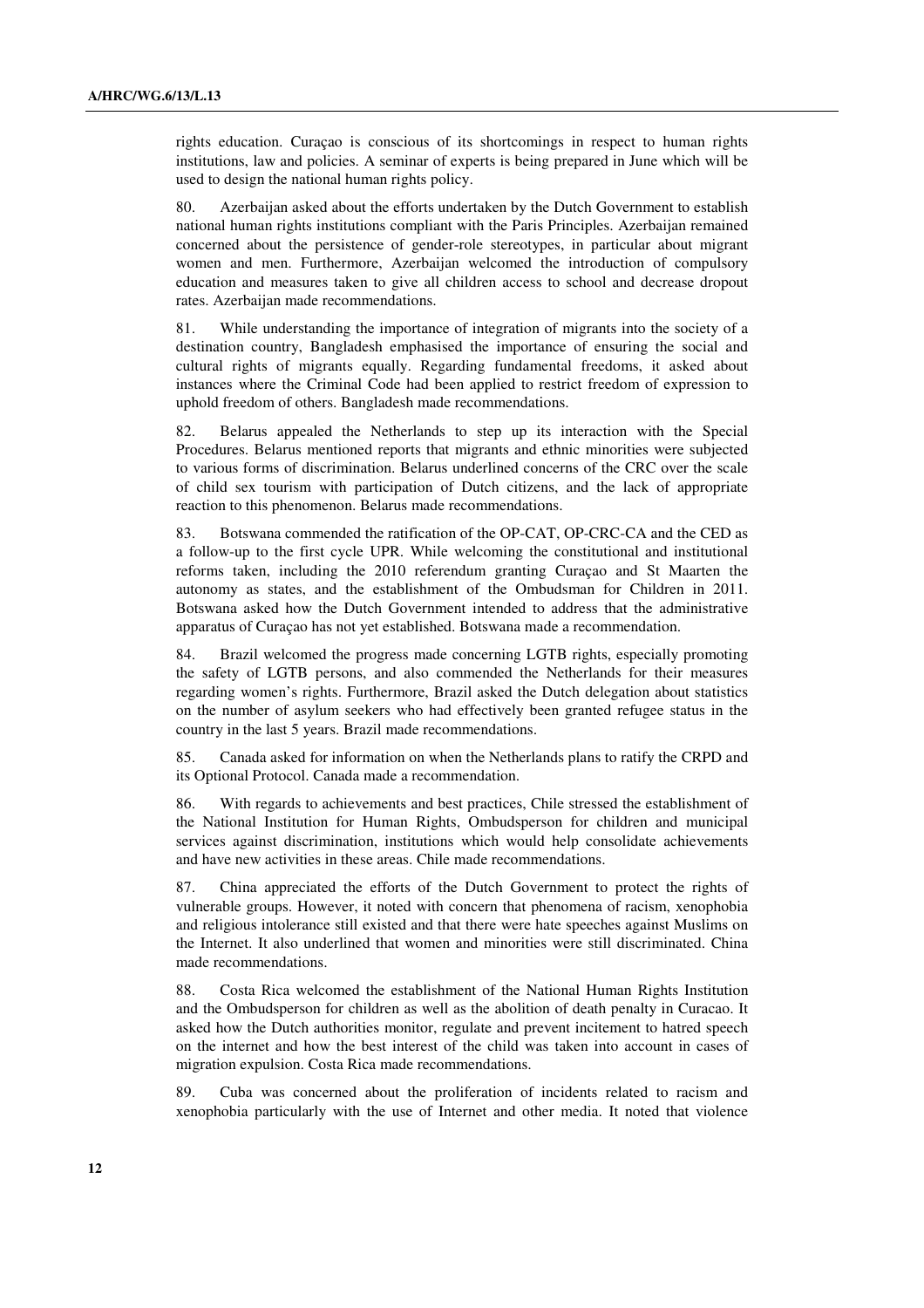against women was growing and cases of child abuse had not decrease. In that regard, necessary services must be more effective in reaching victims. Cuba also underlined reports on very difficult conditions of detention and mistreatment by the police. Cuba made recommendations.

90. Despite progress made in fighting discrimination and racism, Ecuador was concerned over complaints of mistreatment by police against irregular migrants and policies which criminalised migration. It asked on measures taken to reduce the number of migrants under detention, especially families with children and non-accompanied children, and what were the alternatives to detention for migrants, their use and results if any. Ecuador made recommendations.

91. The Representative of Curaçao referred to the development of the administrative apparatus of Curacao and its implications in the implementation of human rights recommendations. Curacao is an autonomous country of the kingdom of the Netherlands, and is full responsibility for its internal affairs, including the organization and development of its public service. She added that Curacao benefits from collaborating with its partners of the Netherlands.

92. Regarding the abolishment of life imprisonment of children, the delegation mentioned that, since many years child imprisonment was not practiced, and in 2008, it was remove from the Dutch Penal Code.

93. Minister Spies indicated that the discussion of ratification of the OP-CESCR will continue after the elections in September. Regarding the recommendations to enhance the participation of women in public functions, she stated that one of the main activities of the last years has been to raise more awareness and provide tools for the public sector. She added that there are only small disparities between men's and women's pay, which are explained by the fact that almost 70 % of the women works part-time. The Netherlands have carried out extra promotional activities and will also support the combination work and provide more opportunities for women, such as flexible working hours. In addition, the Cabinet will continue developing community schools that offer full working day care scheme. Moreover, a number of programmes will be developed to empower women at every level and all sectors of the economy.

94. According to Minister Spies, many ethnic minorities in the Netherlands do not possess a good working knowledge of Dutch. Therefore, they have less chances of finding good opportunities on labor market. The low level of education of migrants has a consequence that they have more temporary positions than others. Drop-out, in particular, worsens this situation. The Netherlands make effort to promote school participation. The sensitivity of different sectors of economic crisis has provoked increasing of unemployment in specific sectors such as the construction sector.

95. The Netherlands also take more action against trafficking of human beings. In 2009 penalties for trafficking in human beings have increased. Early 2012 a legislative proposal was send to Parliament to increase the penalties in this regard. A National Prosecutor, and 90 prosecutors specialized in human trafficking have been appointed. Almost all the police forces have supervision teams at their disposals and one of the main achievements is the establishment of close supervision by local authorities in the prostitution sector.

96. Minister Spies informed that, since 2002, a policy to combat domestic violence has been implemented. The evaluation made in 2011 showed achievements. Domestic violence has been placed in the agenda of public administration. The prosecutor office gave instructions to investigate this crime and the maximum penalty has been increased.

97. In her closing remarks, Minister Spies indicated that the Netherlands will further study the different recommendations and questions and will report on them before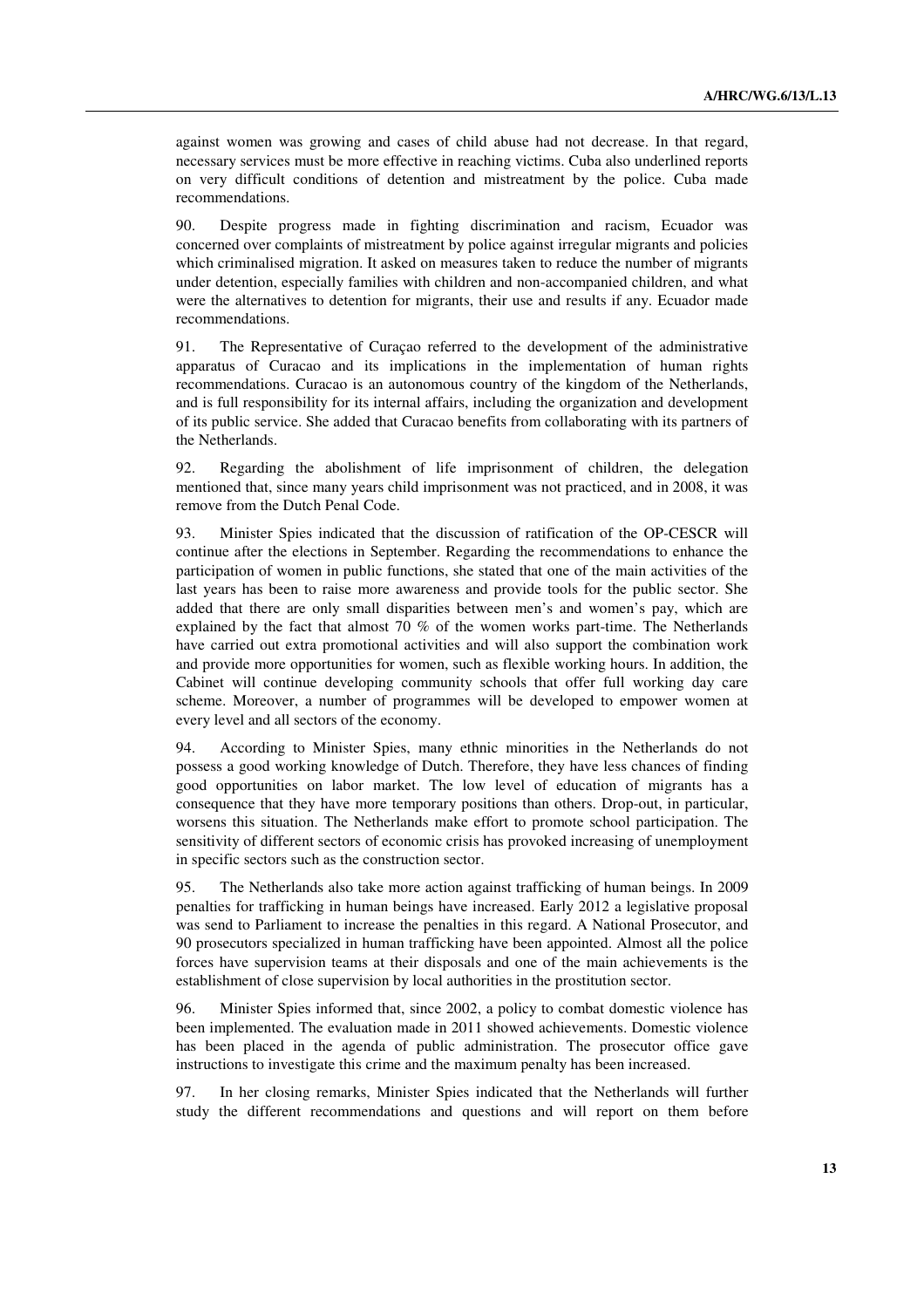September 2012. She reaffirmed the position that every country has room for improvement when it comes to human rights. The Netherlands and the other countries of the Kingdom are not excluded from that. The upholding of human rights should never be considered as self-evident.

## **II. Conclusions and/or recommendations**

98. **The following recommendations will be examined by the Netherlands which will provide responses in due time, but no later than the 21st session of the Human Rights Council in September 2012.**

- 98.1. **Ratify the ICRMW (Algeria, Egypt, Islamic Republic of Iran);**
- 98.2. **Consider ratifying the ICRMW (Mexico);**

 98.3. **Study the possibility of ratifying the ICRMW and continue with its efforts to achieve the ratification of the CRPD (Argentina);** 

 98.4. **Consider ratifying the ICRMW as well as the ILO Convention 189 (Belarus);** 

 98.5. **Proceed swiftly with the ratification of the CRPD and its Optional Protocol (Estonia);** 

98.6. **Ratify the CRPD and its Optional Protocol (France, Australia);** 

98.7. **Consider ratifying the OP-CRPD (Morocco);** 

98.8. **Ratify the OP-CRPD (Islamic Republic of Iran);** 

 98.9. **Ratify the CRPD and its Optional Protocol, as well as the OP-CESCR (Spain);** 

 98.10. **Adopt the necessary measures with a view to ratifying the CRPD and its Optional Protocol (Chile);** 

98.11. **Study the possibility of ratifying the CRPD (Costa Rica);** 

98.12. **Withdraw its reservations to the CRC (Islamic Republic of Iran);** 

 98.13. **Reconsider the possibility of lifting reservations to the CRC (Russian Federation);** 

 98.14. **Lift its reservations to articles 26 (c), 37 and 40 of the CRC (Uzbekistan)**;

98.15. **Ratify the OP-ICESCR (Slovakia);** 

 98.16. **Consider an early ratification of the third Optional Protocol to the CRC on a communication procedure (Slovakia);** 

 98.17. **Approve, in all the countries that form the Kingdom, legislation that criminalizes all forms of trafficking in persons (Nicaragua);** 

 98.18. **Prohibit corporal punishment in all settings through the Kingdom of the Netherlands (Slovenia);** 

 98.19. **Undertake necessary steps in order to harmonize the Dutch law and practice with the European Convention on the Legal Status of Migrant Workers (Turkey);**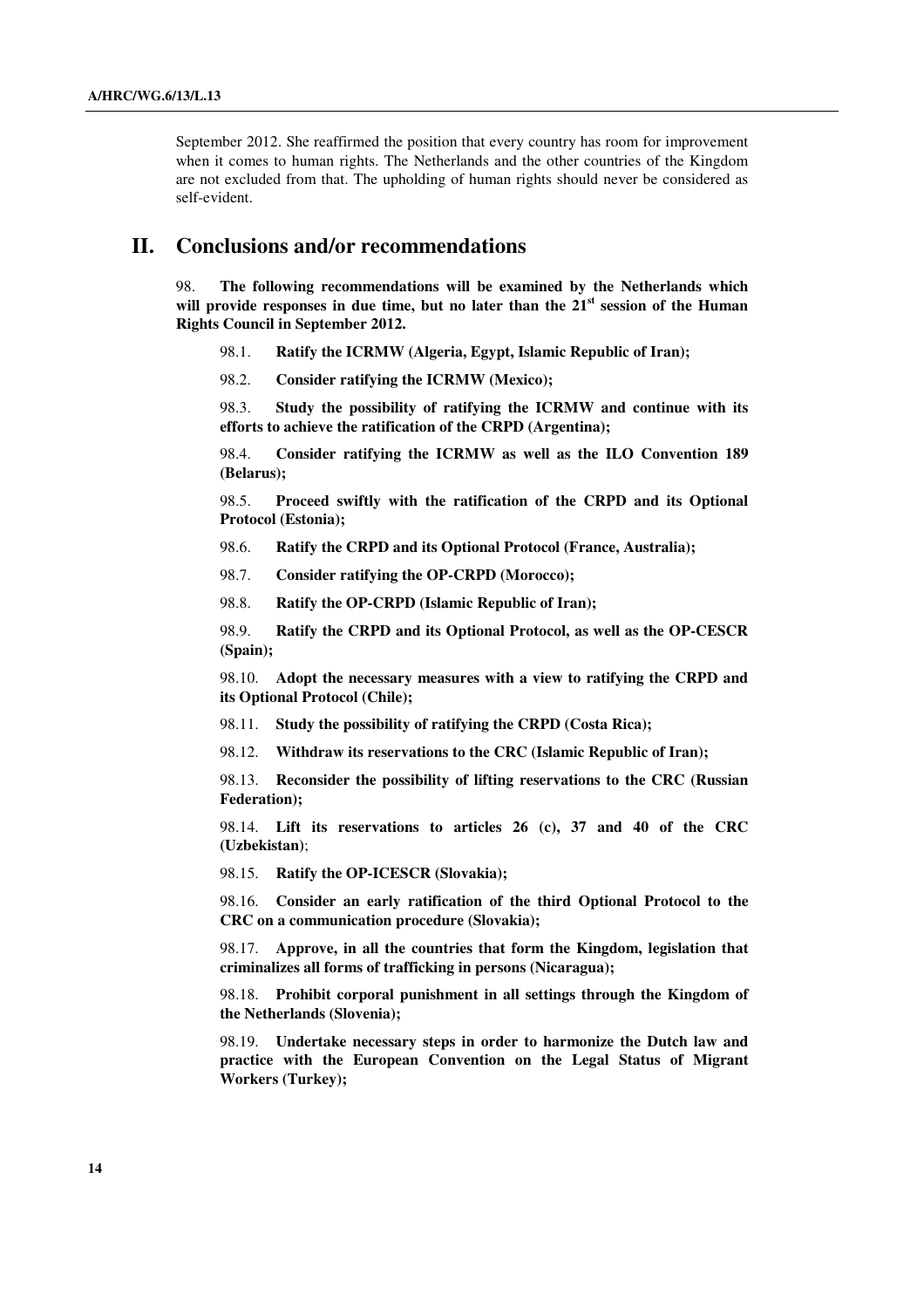98.20. **Abolish in its criminal legislation the use of life imprisonment to children (Belarus);** 

 98.21. **Ensure effectiveness, proper functioning and independence of its national human rights institution (Egypt);** 

 98.22. **Accelerate the full operationalization of the National Institute for Human Rights in the near future (Indonesia);** 

 98.23. **Expedite the establishment and operationalization of the National Institute for Human Rights which fully complies with the Paris Principles (Malaysia);** 

 98.24. **Make full use in practice of the new Institute for Human Rights to promote a coherent approach to human rights issues across the spectrum of different policy areas and human rights situations (Norway);** 

 98.25. **Work with all sectors including the education sector, to ensure the National Human Rights Institute effectively supports the country's commitment to human rights (Australia);** 

 98.26. **Continue to assist, when requested, Aruba, Curacao and St. Maarten to develop human rights institutions, laws and policies (Australia);** 

98.27. **Formulate a national human rights action plan (Philippines);** 

98.28. **Develop a national human rights action plan (Uzbekistan);** 

 98.29. **Evaluate the possibility to develop a national human rights action plan (Argentina);** 

 98.30. **Draft a national human rights plan which includes public policies and strategies reaching a comprehensive range of human rights (Brazil);** 

 98.31. **Keep the Human Rights Council informed about the follow-up to the "Talent to the Top" charter and inform it of the results obtained by signatories (Morocco);** 

 98.32. **Continue efforts aimed at promoting and protecting human rights on the ground (Qatar);** 

98.33. **Adopt a National Action Plan on Human Rights Education (Slovenia);** 

 98.34. **Apply homogenous human rights standards in the different territories that form the kingdom of the Netherlands, especially in the Antilles, as recommended by CESCR in 2010 (Spain);** 

 98.35. **Strengthen its policies and measures for guaranteeing all socioeconomic and cultural rights, and ensure those policies not to impede the full enjoyment of these rights in the context of global and regional financial crisis (Viet Nam);** 

 98.36. **Develop a system of recording official statistical data on the most widespread crimes and offences committed on the basis of discrimination taking into account the legal obligations of the Netherlands in registering such crimes (Uzbekistan);** 

 98.37. **Confirm in deed the status of standing invitation to the Special Procedures, in particular by inviting the Special Rapporteurs on the rights of migrant workers, on trafficking in persons, particularly women and children, as well as on the sale of children (Belarus);**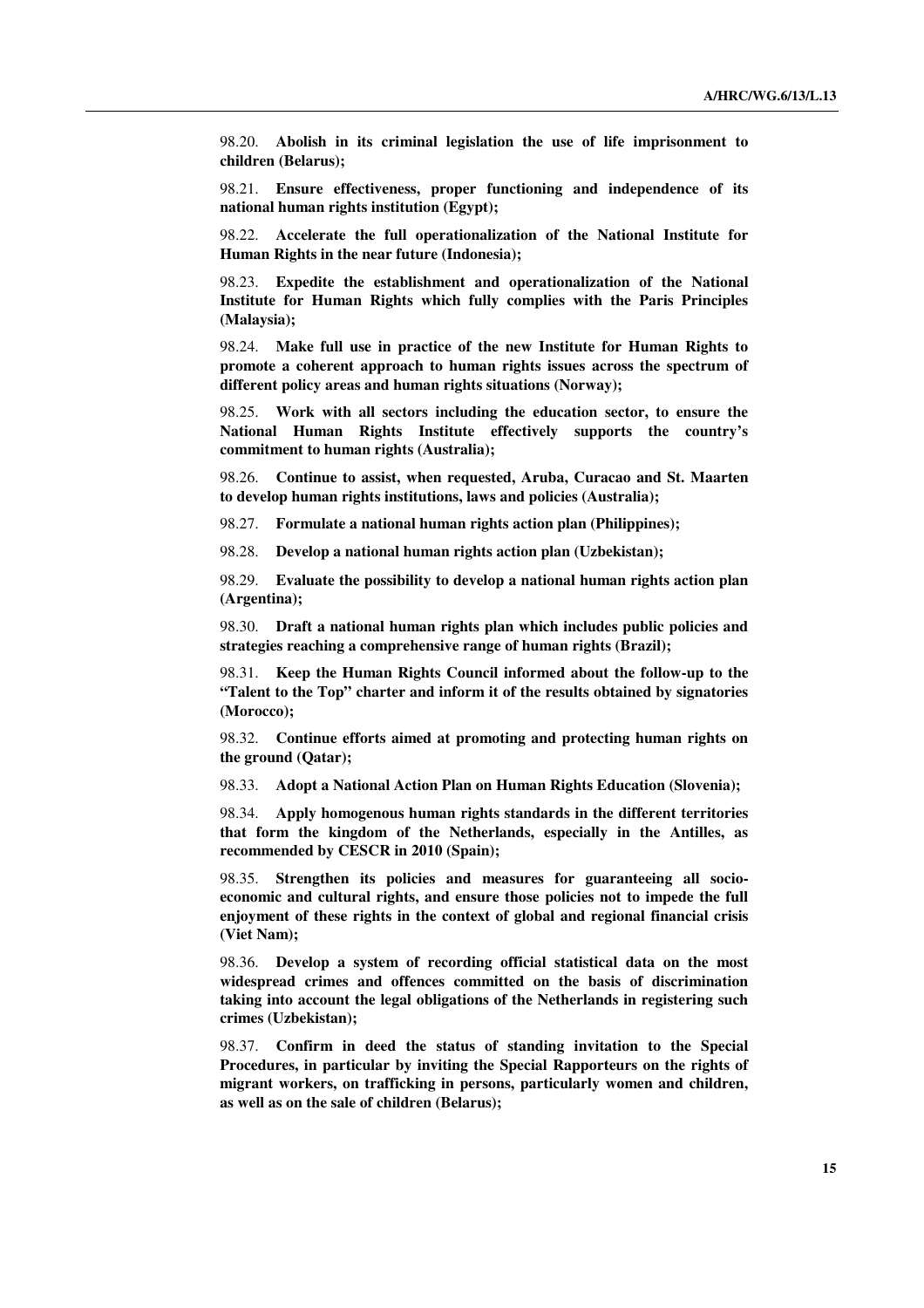98.38. **Take effective legal and practical measures to eliminate all forms of discrimination and violence against women and children, particularly women and children belonging to ethnic and religious minorities, including Muslims who still face multiple forms of discrimination with respect to education, health, employment and social and political participation (Islamic Republic of Iran);** 

 98.39. **Ensure that existing statutes prohibiting gender discrimination are properly implemented and enforced, and increase through effective implementation and enforcement efforts to address violence against women and children (United States of America);** 

 98.40. **Devise more specific measures to eliminate discrimination against women, ethnic minorities, migrants, Muslim and people of African origin (Thailand);** 

 98.41. **Strengthen its actions against on all forms of discrimination and effectively protect the rights of women, children and immigrants (China);** 

 98.42. **Establish mechanisms to monitor, investigate, prosecute and punish incitement to and acts of hatred, intolerance, racism and xenophobia (Egypt);** 

 98.43. **Review, amend and repeal its national discriminatory laws and regulations against persons of certain religious backgrounds, in particular Muslim migrants (Egypt);** 

 98.44. **Take further measures to combat discrimination in the labour market and combat in particular discrimination based on ethnic origin and discrimination targeting transgender people (France);** 

 98.45. **Intensify efforts to combat the dissemination of ideas based on the racial superiority through Internet, as well as other media including racist speech by political parties (Poland);** 

 98.46. **Continue to engage in a national dialogue with a view to promoting respect for diversity and tolerance in line with its obligation under the ICCPR (India);** 

 98.47. **Take all necessary measures to prevent and eliminate all manifestations of racism, Islamophobia, xenophobia, and religious intolerance (Islamic Republic of Iran);** 

 98.48. **Take more serious measures to prevent and suppress manifestation of racism, xenophobia and intolerance against minority groups in the country, in particular the Muslims (Malaysia);** 

 98.49. **Design a comprehensive policy to address discrimination of national minorities in all areas (Mexico);** 

 98.50. **Adopt all the measures necessary to combat discrimination in all its forms, including racism and xenophobia (Nicaragua);**

 98.51. **Develop a national action plan to combat discrimination in consultation with civil society (Norway);** 

 98.52. **Appeal the verdict made by the Amsterdam District Court in the case of Geert Wilders on the charges of incitement to hatred and discrimination (Pakistan);** 

 98.53. **Strengthen legal and institutional measures to prevent and suppress manifestations of racism, xenophobia and intolerance (Pakistan);**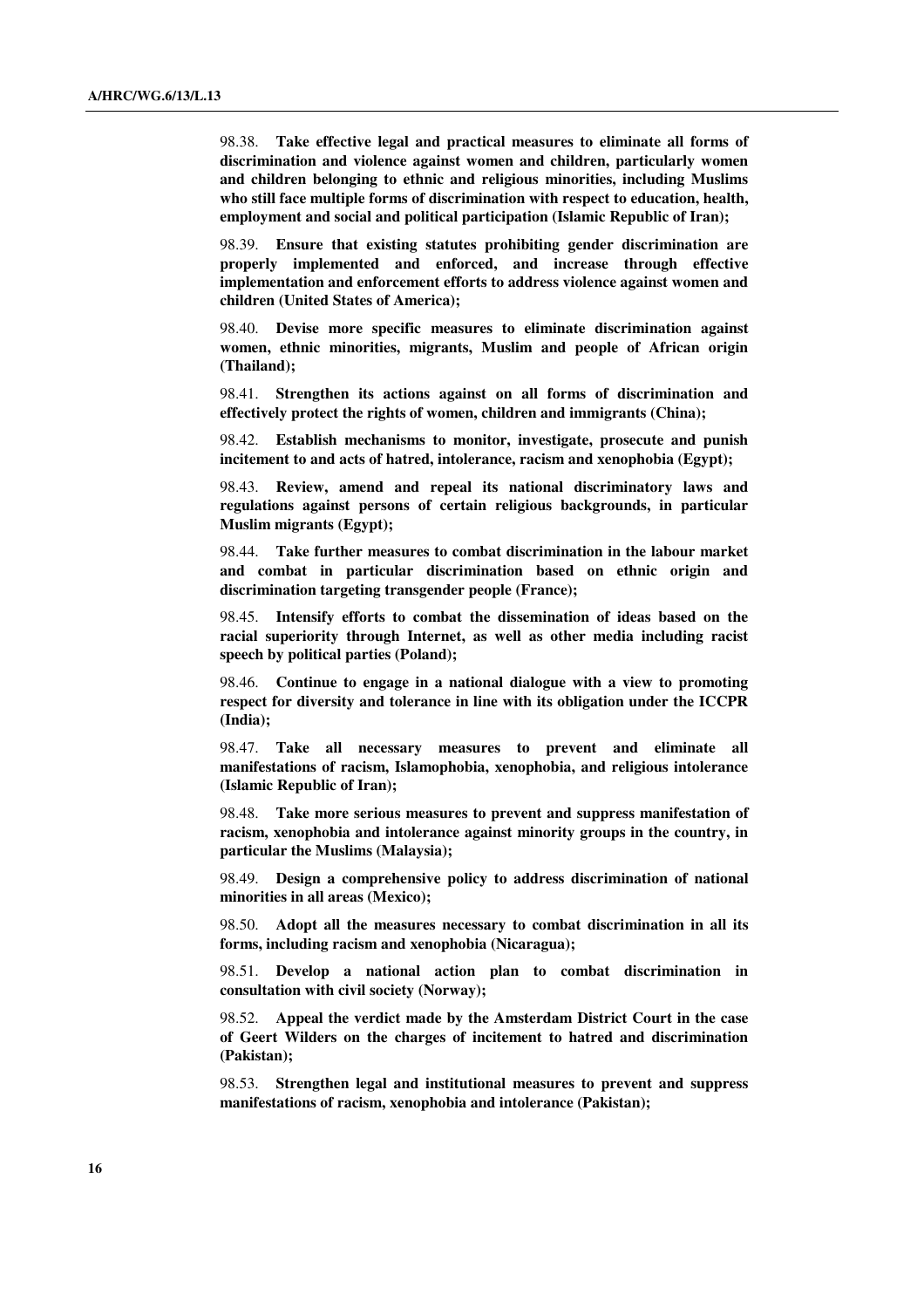98.54. **Ensure adequate registration of discriminatory motives by raising awareness among the legal profession and law enforcement officials of the need to recognize aggravated circumstances specific to hate crimes and discrimination at all levels of prosecution and criminal procedures (Hungary);** 

 98.55. **Make further efforts to combat racial discrimination and xenophobia, and to promote racial and religious harmony (Qatar);** 

 98.56. **Continue to take measures and actions in line with the fight against discrimination including through guidelines for website moderators to keep their websites free from discriminatory content that constitutes a criminal offence (Romania);** 

 98.57. **Adopt measures to stamp out discrimination arising as a result of the practice of racist, ethnic, or religious profiling (Russian Federation);** 

 98.58. **Approve a plan of action to fight discrimination, and against any initiatives of political associations or groups that promote racism or xenophobia (Spain);** 

 98.59. **Identify through its domestic discussion effective ways and means to prevent and suppress manifestation of racism, xenophobia and intolerance (Thailand);** 

 98.60. **Follow up on the CESCR recommendation to combat racism and xenophobia and to enforce effectively the legal prohibitions against discrimination in the enjoyment of economic, social and cultural rights (Turkey);** 

 98.61. **Strengthen policies and measures to prevent and eliminate the manifestations of racism, xenophobia and intolerance in society, in particular during the national and local electoral campaigns (Uruguay);** 

 98.62. **Take appropriate measures in combating discrimination and marginalization against vulnerable groups, particularly migrants, minorities, women, children and persons with disabilities (Viet Nam);** 

 98.63. **Take more efficient measures to prevent and eliminate manifestations of racism, xenophobia and intolerance in political speech (Algeria);** 

 98.64. **Intensify its efforts to eliminate discrimination against migrants and other minority women, who still face multiple forms of discrimination with respect to education, health, employment and social and political participation (Azerbaijan);** 

 98.65. **Intensify its efforts to eliminate discrimination against migrant, black, Muslim and other minority women, who still face multiple forms of discrimination (Bangladesh);** 

 98.66. **Intensify its efforts to combat the dissemination of ideas based on racial superiority including racist speech by political parties through the Internet as well as other media (Bangladesh);** 

 98.67. **Take measures to address concerns of racial discrimination in the application of its national policies (Botswana);** 

 98.68. **Ensure effective national oversight and evaluation of municipal programmes that have been developed to protect the rights enshrined in Article 1 of the Dutch Constitution concerning prohibited grounds for discrimination,**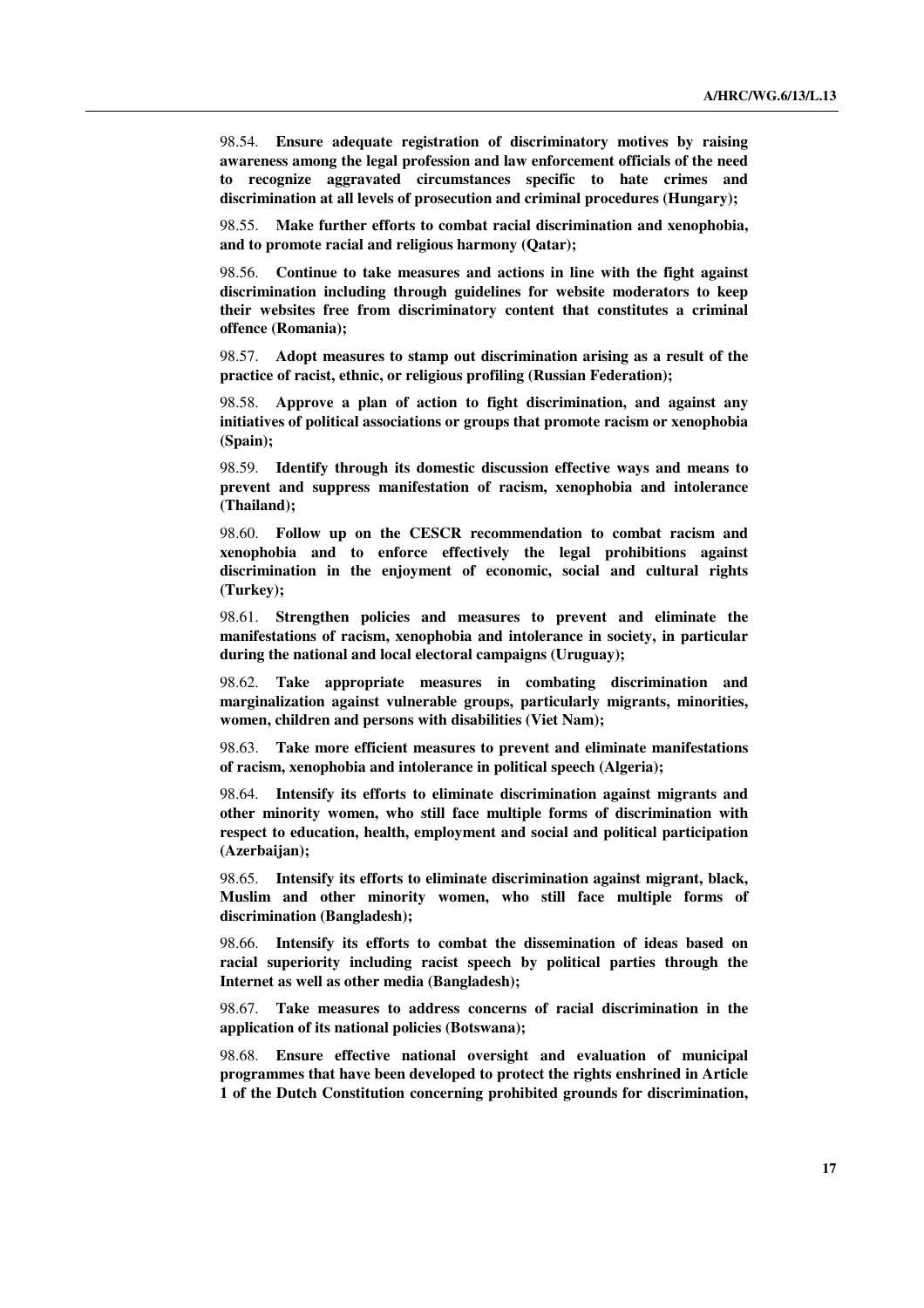**in particular ensure that these programmes utilize a broad systematic approach taking into consideration current fiscal realities (Canada);** 

98.69. **Develop a national plan against racism (Costa Rica);** 

 98.70. **Adopt effective measures to combat racism, racial discrimination and incitement to racial hatred, and in particular, to prohibit the dissemination of racist and xenophobic propaganda (Cuba);** 

 98.71. **Fully implement the measures regarding violence against women as outlined in its UPR interim report and consider implementing the recommendations of the Special Rapporteur on violence against women and CEDAW (India);** 

 98.72. **Adopt effective measures to combat violence against women and to fight poverty (Cuba);** 

 98.73. **Adopt effective measures to improve conditions in prisons, reduce overcrowding and eliminate ill- treatment and forced labour of persons deprived of liberty (Cuba);** 

 98.74. **Ensure that in its application of preventive body searches, all relevant human rights are adequately protected, in particular the right to privacy and physical integrity and the prohibition of discrimination on the basis of race and religion (Greece);** 

 98.75. **Build on this success (achieving a total prohibition of corporal punishment of children in all settings in the European part of the Dutch territory) and ensure that this prohibition is also duly implemented in Aruba and the Netherland Antilles by enacting the necessary legislation in this regard (Hungary);** 

 98.76. **Report on the implementation of the 2012-2016 Action Plan against Child Abuse, including sexual violence and child pornography, during the next interim UPR report (Hungary);** 

 98.77. **Intensify efforts to prevent and combat cases of exploitation of children related to sexual tourism, including through legal measures that effectively protect child victims of sexual exploitation and prostitution, and to bring the perpetrators of these aberrant practices to justice (Uruguay);** 

 98.78. **Strengthen training of public order officials, social workers and prosecutors on the way to investigate and verify the complaints of sexual exploitation of children, and prosecute the authors of these offenses, taking into account child sensitivity (Uruguay);** 

 98.79. **Adopt practical measures to ensure absolute prohibition of violence against women and cruel treatment of children (Uzbekistan);** 

 98.80. **Carry out actions to improve the current strategy to combat trafficking in human beings, taking into account, among other, intensifying investigations, training professional staff and creating assistance centres (Mexico);** 

 98.81. **Adopt immediate measures, including reviewing legislation and developing comprehensive strategies to eradicate trafficking in children, sexual exploitation and involvement of adolescents in prostitution (Belarus);**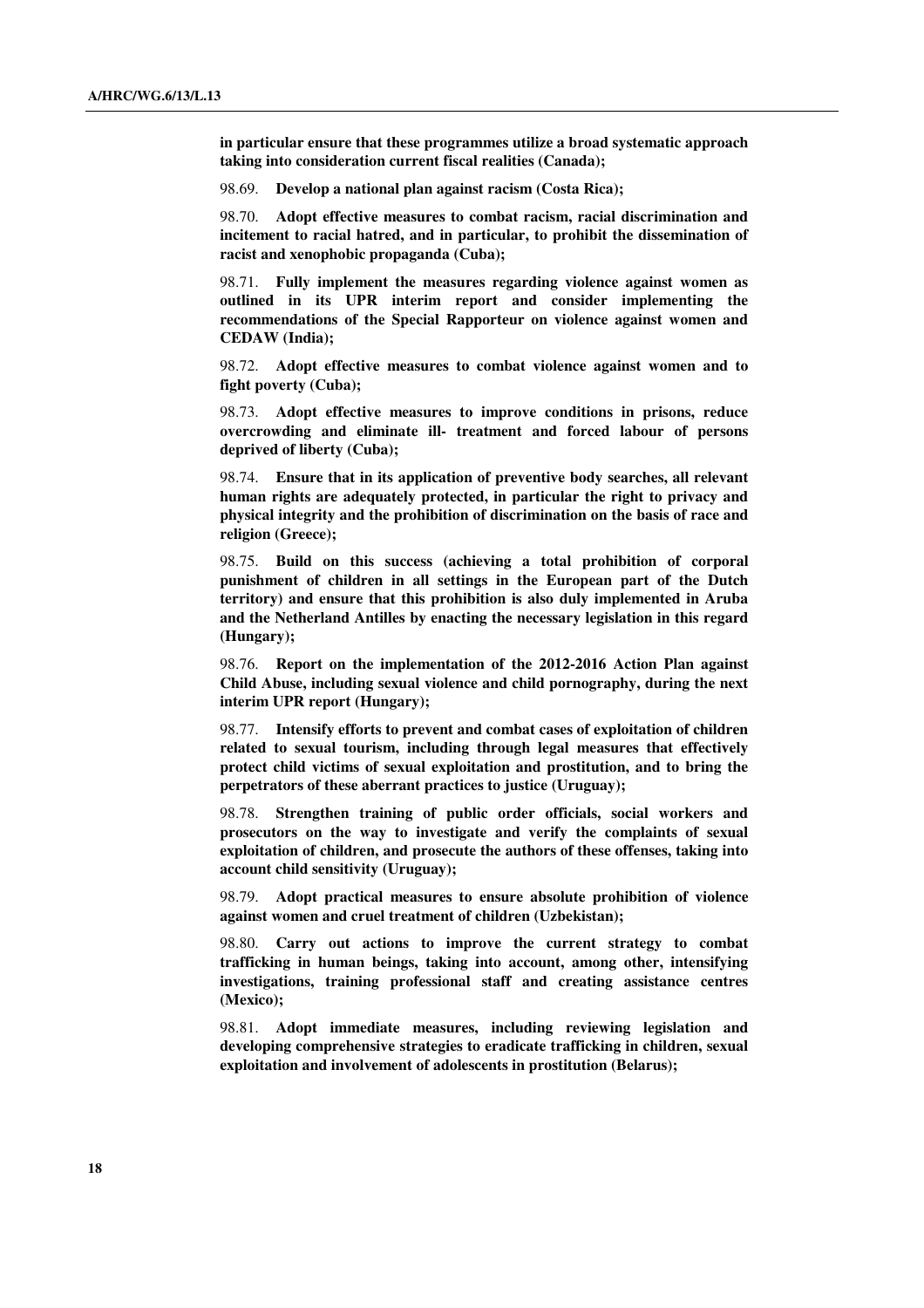98.82. **Continue strengthening the functions of the competent institutions and use of adequate mechanisms to more efficiently combat domestic violence, which mainly affects women and children (Chile);** 

 98.83. **Intensify its efforts, at national level and vis-à-vis the different ad-hoc international bodies, to reinforce measures aimed at fighting the use of children in sexual tourism and child pornography (Chile);** 

 98.84. **Seek alternative solutions to deprivation of liberty for minors in particular in order to avoid pre-trial detention of minors, while awaiting judgement (France);** 

 98.85. **Consider additional steps to ensure that any potential changes in court fees are proportionate and affordable, and that they do not prejudice access to the legal system (United Kingdom of the Great Britain and Northern Ireland);** 

 98.86. **Enact laws and legislation on freedom of expression in line with both articles 19 and 20 of the ICCPR (Egypt);** 

 98.87. **Step up its efforts to comprehensively address this trend (the trend that political and public figures including media made discriminatory and discriminatory speech against Muslims), not only from the freedom of expression perspective but also from socio-cultural point of view (Indonesia);** 

 98.88. **Ensure that the freedom of expression, press freedom and internet freedom will not result in racism, intolerance and hatred against minority groups (Malaysia);** 

 98.89. **Promote more equal representation of men and women in top positions (Norway);** 

 98.90. **Adopt measures to criminalize incitement to hatred and imminent violence based on religion or belief (Pakistan);** 

 98.91. **Adopt legal provisions for reduced working hours, additional paid holidays or another form of compensation in dangerous and unhealthy occupations (Poland);** 

 98.92. **Take steps to facilitate equal access to the labour market, including by increasing women's ability to continue as full-time employees following child birth (Norway);** 

 98.93. **Implement measures to decrease the wage gap between men and women (Norway);** 

 98.94. **Pursue an active and strict policy to end unfair pay differences between men and women especially in Government organizations (Greece);** 

 98.95. **Ensure that women enjoy equal access to the labour market and equal pay for work of equal value (Slovenia);** 

 98.96. **Intensify its efforts to ensure that education, health, employment and social protection programmes are inclusive and not discriminatory. Apply also these measures to all the countries and territories that form the kingdom of the Netherlands (Nicaragua);** 

 98.97. **Ensure the equal enjoyment of economic, social and cultural rights by all individuals and groups under its jurisdiction and adopt a national plan of action to combat the rise in homelessness (Azerbaijan);**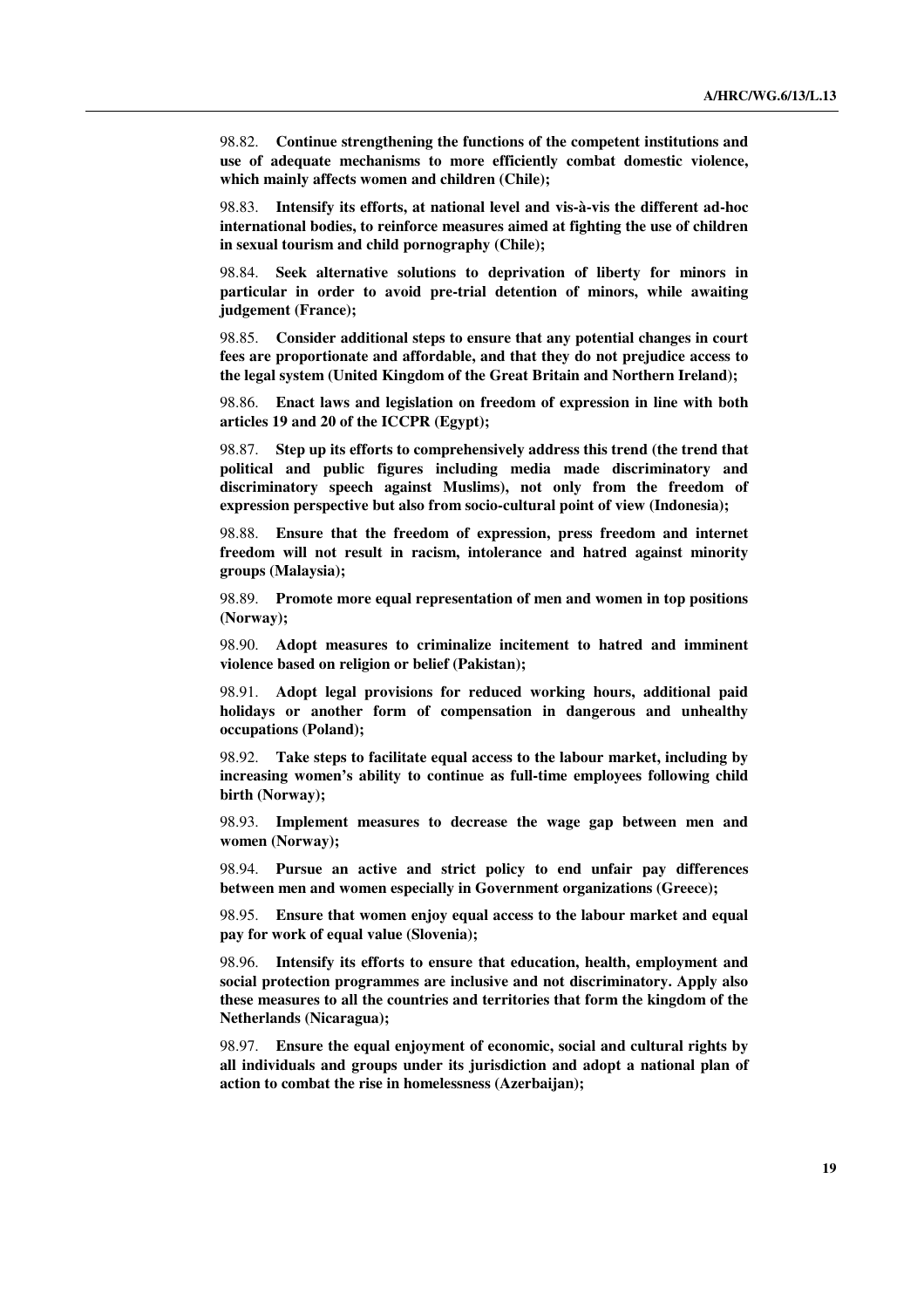98.98. **Establish guidelines for training on human rights in primary and secondary education, with homogenous curricula in all the educational centres (Spain);** 

 98.99. **Facilitate enrolment of children with missing or incomplete documents, improve the safety situation at schools experiencing difficulties in that regard, and include human rights and child rights education in school curricula at all levels (Azerbaijan);** 

 98.100. **Review and amend national legal and policies integration measures with a view to respect the cultural and religious backgrounds of migrant communities, in particular Arab and Muslim communities (Egypt);** 

 98.101. **Consider reinstituting the Turkish mother tongue lessons as part of the primary and secondary school curricula (Turkey);** 

 98.102. **Strengthen efforts to promote access of persons with disabilities to education and labour market, their legislative protection, in particular through speeding up approval by the Parliament of the CRPD (Ukraine);** 

 98.103. **Study the possibility to establish new measures aimed at eliminating any discriminatory treatment towards ethnic minorities (Argentina);** 

 98.104. **Develop a migration policy, taking into account the international human rights standards in this respect (Guatemala);**

 98.105. **Promote substantive reforms in the immigration policy, which guarantee its conformity with international standards, revoking measures exposing foreigners to marginalization (Mexico);** 

 98.106. **Take all necessary measures, in accordance with international human rights law, to reduce the use of detention of persons solely on grounds of immigration reasons or because they belong to minority groups (Nicaragua);** 

 98.107. **Review migration policies that exist in the country with a view to ensure the full application of international standards (Paraguay);** 

 98.108. **Introduce measures to reduce detention of individuals solely for immigration purposes and consider other alternatives than detention to use when possible (Sweden);** 

 98.109. **Enact public programs to improve integration of Muslim and other immigrants into Dutch society, and build bridges between communities (United States of America);** 

 98.110. **Protect the social and cultural rights of migrants while taking integration measures and policies aimed at migrants (Bangladesh);** 

 98.111. **In coordination with OHCHR, IOM, ILO and relevant special procedures of the Human Rights Council, develop a comprehensive strategy to protect the rights of migrants and persons belonging to ethnic minorities (Belarus);** 

 98.112. **Due to the criminalization of irregular residency in the country, design alternatives for the detention of irregular or undocumented immigrants (Brazil);** 

 98.113. **Reduce the number of persons in the detention centres for migrants and create alternative measures to detention, especially for families with children or unaccompanied minors (Ecuador);**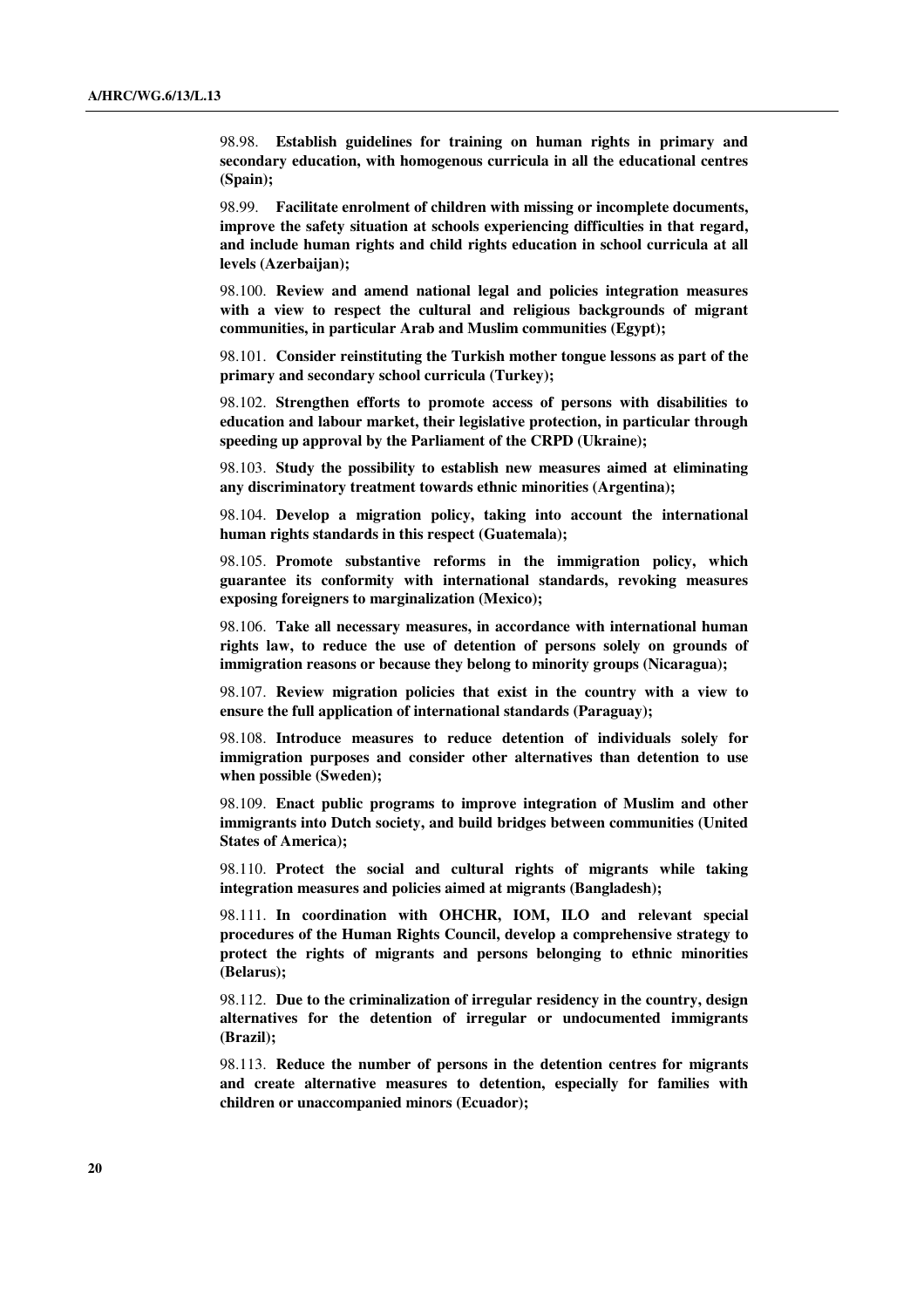98.114. **Improve the conditions of migrants detention centres, especially with regard to the medical and psychological attention, as well as contact with the outside (Ecuador);** 

 98.115. **Review asylum procedures with a view to expediting the decisions in the cases of children asylum seekers as quickly as possible and facilitating family reunion of vulnerable children in an efficient and appropriate manner (United States of America);** 

 98.116. **Ensure increased transparency and oversight exercised by civil society of the conditions, in which asylum seekers are kept and treated (Russian Federation);** 

 98.117. **Consider additional measures to ensure that the interests of children are properly taken into account in provisions for asylum seeking families, since they are especially impacted by long delays and uncertainty (United Kingdom of the Great Britain and Northern Ireland);** 

 98.118. **Carry out investigations into complaints and information on cruel treatments during the expulsions of foreigners from the Netherlands and ensure transparency when investigating such complaints (Uzbekistan);** 

 98.119. **Contribute effectively in the operationalization of the right to development at the international level (Pakistan).**